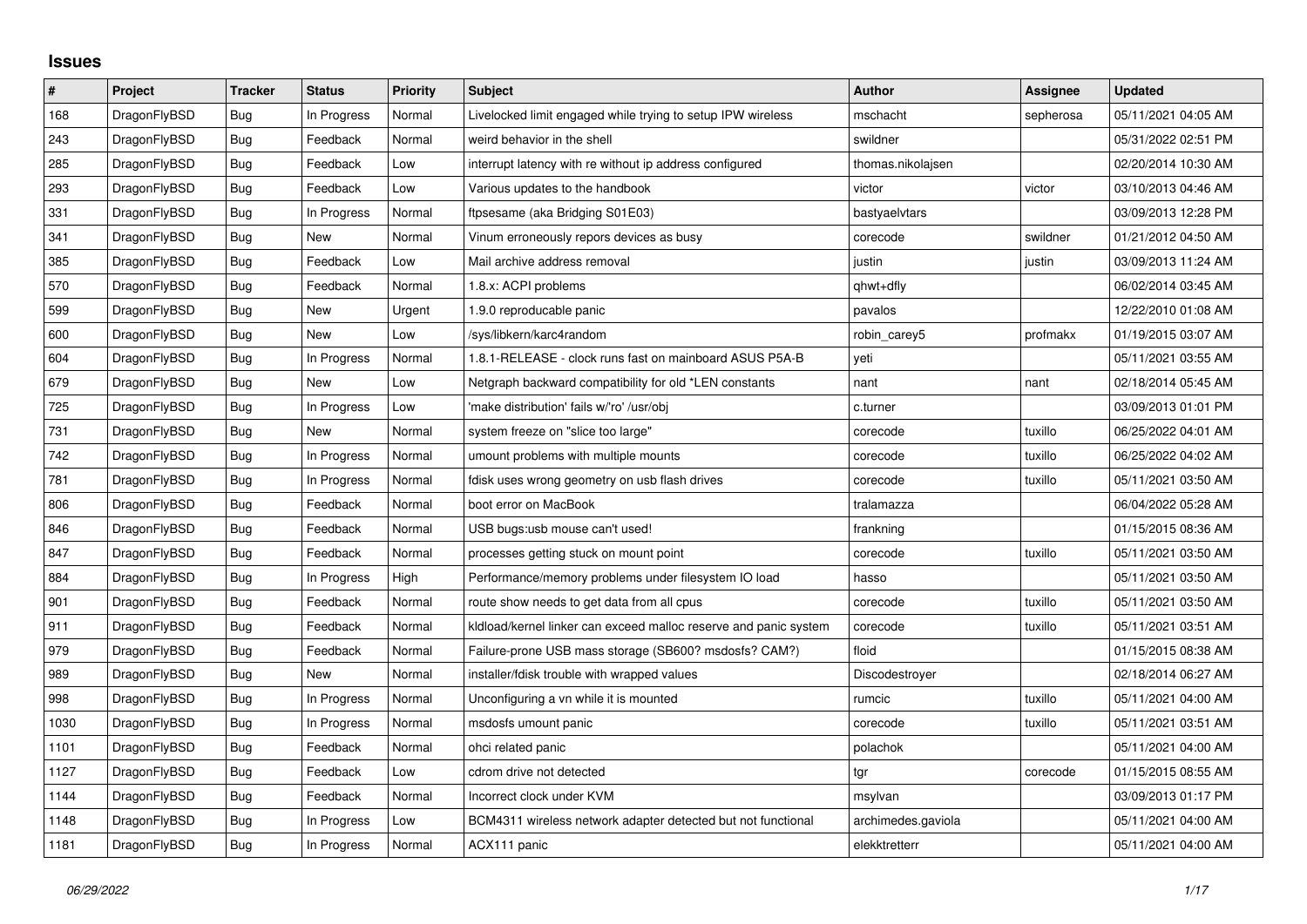| $\#$ | Project      | <b>Tracker</b> | <b>Status</b> | <b>Priority</b> | <b>Subject</b>                                                                                                                                            | Author         | Assignee | <b>Updated</b>      |
|------|--------------|----------------|---------------|-----------------|-----------------------------------------------------------------------------------------------------------------------------------------------------------|----------------|----------|---------------------|
| 1185 | DragonFlyBSD | <b>Bug</b>     | New           | High            | need a tool to merge changes into /etc                                                                                                                    | wa1ter         |          | 02/18/2014 06:02 AM |
| 1192 | DragonFlyBSD | Submit         | New           | Normal          | KKASSERTs in sys/kern/uipc_{msg,socket}.c are too strict                                                                                                  | rumcic         |          | 05/11/2021 04:07 AM |
| 1193 | DragonFlyBSD | <b>Bug</b>     | New           | Normal          | kernel doesn't recognize cdrom drive                                                                                                                      | nonsolosoft    |          | 01/25/2014 09:11 PM |
| 1194 | DragonFlyBSD | <b>Bug</b>     | New           | Normal          | SCSI errors while trying to copy photos from my camera                                                                                                    | elekktretterr  |          | 01/14/2015 04:39 PM |
| 1198 | DragonFlyBSD | <b>Bug</b>     | New           | High            | DDB loops panic in db_read_bytes                                                                                                                          | corecode       | tuxillo  | 05/11/2021 03:51 AM |
| 1218 | DragonFlyBSD | <b>Bug</b>     | In Progress   | Normal          | panic: assertion: $error == 0$ in hammer start transaction                                                                                                | rumcic         |          | 05/11/2021 04:00 AM |
| 1246 | DragonFlyBSD | <b>Bug</b>     | New           | Normal          | bad resolution (monitor desync) with livedvd                                                                                                              | Przem0l        |          | 02/18/2014 06:29 AM |
| 1249 | DragonFlyBSD | <b>Bug</b>     | Feedback      | Normal          | panic: ffs vfree: freeing free inode                                                                                                                      | rumcic         |          | 03/10/2013 05:13 AM |
| 1250 | DragonFlyBSD | Bug            | Feedback      | Normal          | Panic upon plugging an USB flash drive into the machine                                                                                                   | rumcic         |          | 03/10/2013 05:17 AM |
| 1282 | DragonFlyBSD | <b>Bug</b>     | Feedback      | Normal          | panic (trap 12) when booting SMP kernel on Atom 330 (dual core)                                                                                           | tomaz.borstnar |          | 05/11/2021 04:00 AM |
| 1287 | DragonFlyBSD | <b>Bug</b>     | Feedback      | Normal          | altg configuration doesn't work                                                                                                                           | corecode       | tuxillo  | 05/11/2021 03:51 AM |
| 1293 | DragonFlyBSD | Bug            | New           | Normal          | 2.2.1-REL Installer Request                                                                                                                               | mk             | tuxillo  | 05/11/2021 04:00 AM |
| 1302 | DragonFlyBSD | Bug            | In Progress   | Normal          | Checkpoint regression?                                                                                                                                    | sjg            | sjg      | 07/10/2013 05:22 PM |
| 1307 | DragonFlyBSD | Bug            | In Progress   | Normal          | hammer tid -2 shows unexpected result                                                                                                                     | corecode       |          | 10/18/2016 05:29 PM |
| 1313 | DragonFlyBSD | <b>Bug</b>     | New           | Low             | Signal code in kernel needs major overhaul (signal queues,<br>si code, si addr)                                                                           | hasso          |          | 05/11/2021 04:00 AM |
| 1330 | DragonFlyBSD | Bug            | Feedback      | Normal          | Hammer, usb disk, SYNCHRONIZE CACHE failure                                                                                                               | josepht        |          | 06/02/2014 04:56 AM |
| 1332 | DragonFlyBSD | Bug            | Feedback      | Normal          | DFBSD 2.2 - Booting usbcdrom/usbsticks on thinkpad hangs on<br>"BTX Halted"                                                                               | tuxillo        |          | 05/11/2021 04:00 AM |
| 1336 | DragonFlyBSD | Bug            | In Progress   | Normal          | Still looking for reports of missed directory entries w/ HAMMER                                                                                           | dillon         |          | 05/11/2021 04:00 AM |
| 1368 | DragonFlyBSD | Bug            | In Progress   | Normal          | suspend signal race?                                                                                                                                      | qhwt+dfly      |          | 05/11/2021 03:51 AM |
| 1387 | DragonFlyBSD | Bug            | Feedback      | Normal          | zero-size malloc and ps: kvm_getprocs: Bad address                                                                                                        | qhwt+dfly      |          | 05/11/2021 04:00 AM |
| 1390 | DragonFlyBSD | <b>Bug</b>     | In Progress   | Normal          | Use id_t type for {get,set}priority()                                                                                                                     | Anonymous      | tuxillo  | 07/05/2019 02:18 AM |
| 1397 | DragonFlyBSD | Bug            | Feedback      | Normal          | jobs -I output inconsistency when called from script                                                                                                      | Anonymous      | tuxillo  | 05/15/2022 05:07 AM |
| 1398 | DragonFlyBSD | Submit         | In Progress   | Normal          | hdestroy(3) restricts hash key to point to malloc'ed space                                                                                                | Anonymous      |          | 08/20/2021 04:06 PM |
| 1411 | DragonFlyBSD | Bug            | Feedback      | Normal          | Burning doesn't work with ahci(4)                                                                                                                         | hasso          | dillon   | 05/11/2021 04:00 AM |
| 1428 | DragonFlyBSD | <b>Bug</b>     | Feedback      | Low             | POSIX.1e implementation is too old                                                                                                                        | hasso          | tuxillo  | 05/11/2021 04:00 AM |
| 1429 | DragonFlyBSD | <b>Bug</b>     | Feedback      | Normal          | vkernel bug - "mfree: m->m_nextpkt != NULL"                                                                                                               | dillon         |          | 05/11/2021 04:00 AM |
| 1430 | DragonFlyBSD | Bug            | New           | Normal          | Buggy w(1)?                                                                                                                                               | hasso          | alexh    | 11/24/2010 08:09 AM |
| 1440 | DragonFlyBSD | Bug            | New           | Normal          | ptrace/gdb doesn't work after process blocks SIGTRAP                                                                                                      | corecode       | tuxillo  | 05/11/2021 03:52 AM |
| 1442 | DragonFlyBSD | <b>Bug</b>     | New           | Normal          | blocking SIGSEGV and triggering a segment violation produces an<br>all CPU consuming process                                                              | corecode       | tuxillo  | 05/11/2021 03:52 AM |
| 1448 | DragonFlyBSD | Bug            | Feedback      | Normal          | panic: assertion: _tp->tt_msg->tt_cpuid == mycpuid in<br>tcp_callout_active tcp_output tcp_usr_send netmsg_pru_send<br>netmsg_service tcpmsg_service_loop | dillon         |          | 05/11/2021 04:00 AM |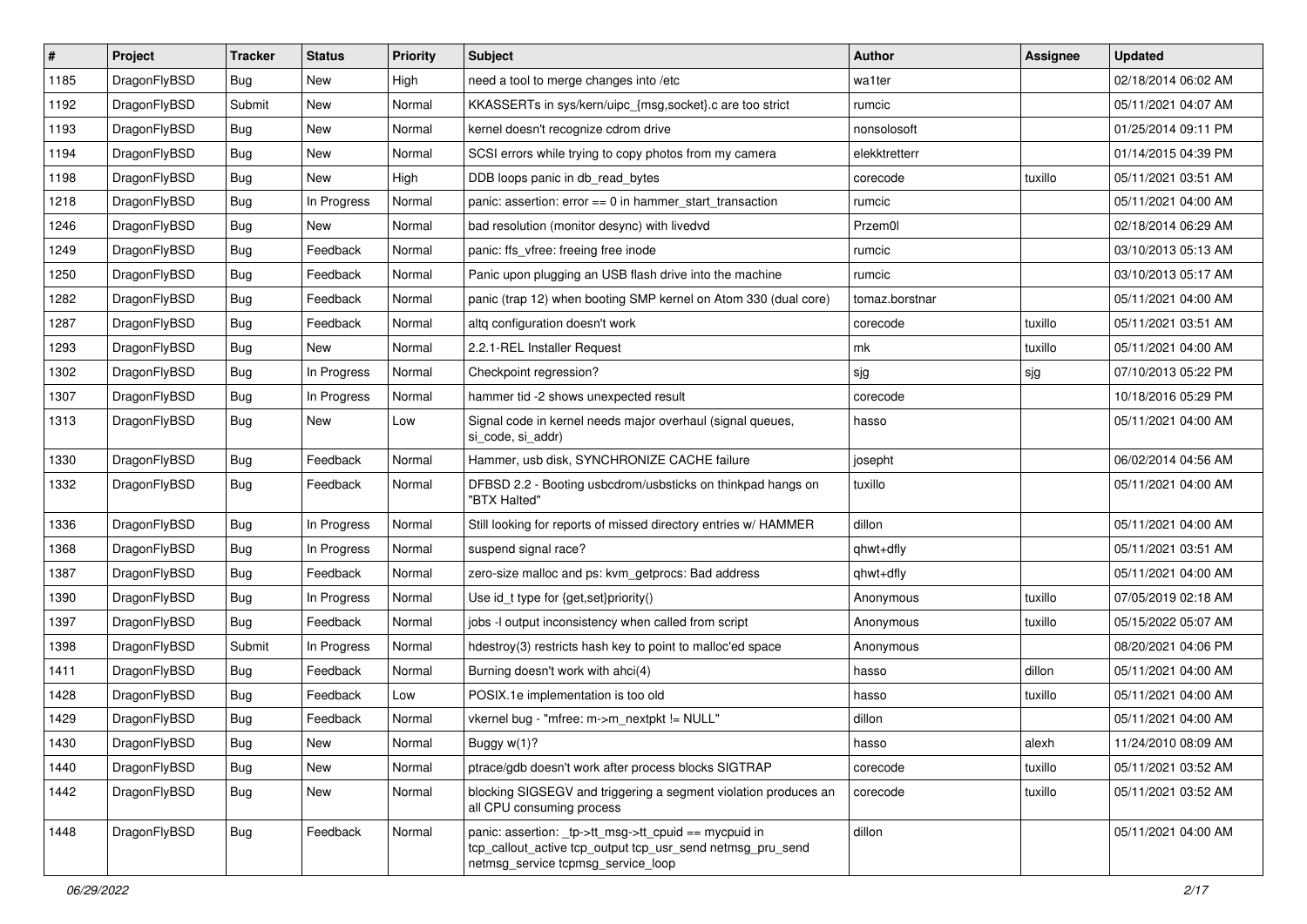| $\vert$ # | <b>Project</b> | <b>Tracker</b> | <b>Status</b> | <b>Priority</b> | <b>Subject</b>                                                                                  | <b>Author</b>  | <b>Assignee</b> | <b>Updated</b>      |
|-----------|----------------|----------------|---------------|-----------------|-------------------------------------------------------------------------------------------------|----------------|-----------------|---------------------|
| 1454      | DragonFlyBSD   | <b>Bug</b>     | Feedback      | Normal          | Unable to boot from external USB DVD drive                                                      | elekktretterr  |                 | 05/11/2021 04:01 AM |
| 1456      | DragonFlyBSD   | <b>Bug</b>     | Feedback      | Normal          | Microsoft wireless desktop problems                                                             | elekktretterr  |                 | 01/15/2015 08:34 AM |
| 1463      | DragonFlyBSD   | <b>Bug</b>     | <b>New</b>    | Normal          | Mountroot before drives are initialized                                                         | elekktretterr  |                 | 12/07/2010 01:30 PM |
| 1469      | DragonFlyBSD   | <b>Bug</b>     | In Progress   | Normal          | Hammer history security concern                                                                 | corecode       | tuxillo         | 05/11/2021 03:52 AM |
| 1474      | DragonFlyBSD   | <b>Bug</b>     | <b>New</b>    | Normal          | ithread 1 unexpectedly rescheduled                                                              | corecode       | tuxillo         | 05/11/2021 03:52 AM |
| 1475      | DragonFlyBSD   | <b>Bug</b>     | In Progress   | Normal          | kernel blocks with low memory and syscons setting a high res mode<br>/ scrollback               | corecode       | tuxillo         | 05/11/2021 03:52 AM |
| 1481      | DragonFlyBSD   | <b>Bug</b>     | Feedback      | Normal          | panic: assertion: kva_p(buf) in soopt_from_kbuf (after ipfw pipe<br>show, 2.2.1-R)              | combiner       |                 | 05/11/2021 04:01 AM |
| 1486      | DragonFlyBSD   | <b>Bug</b>     | Feedback      | Normal          | Interrupt storm related to SATA DVD device                                                      | hasso          |                 | 05/11/2021 04:01 AM |
| 1489      | DragonFlyBSD   | <b>Bug</b>     | Feedback      | Normal          | panic: ufs dirbad: bad dir                                                                      | rumcic         |                 | 03/10/2013 04:34 AM |
| 1502      | DragonFlyBSD   | <b>Bug</b>     | In Progress   | Normal          | Lock while deleting files from nohistory HAMMER directories                                     | hasso          |                 | 03/10/2013 04:28 AM |
| 1521      | DragonFlyBSD   | <b>Bug</b>     | Feedback      | Normal          | amd64 2.4 livecd won't mount root at boot                                                       | bolapara       |                 | 01/28/2018 03:45 AM |
| 1525      | DragonFlyBSD   | <b>Bug</b>     | <b>New</b>    | Normal          | boehm-gc problems                                                                               | hasso          |                 | 10/13/2012 07:13 PM |
| 1528      | DragonFlyBSD   | <b>Bug</b>     | In Progress   | Normal          | ktrace does not show proper return values for pipe(2)                                           | corecode       | tuxillo         | 05/11/2021 03:52 AM |
| 1532      | DragonFlyBSD   | Bug            | <b>New</b>    | Low             | jemalloc doesn't work on DragonFly                                                              | hasso          | sjg             | 08/02/2011 01:14 AM |
| 1538      | DragonFlyBSD   | <b>Bug</b>     | <b>New</b>    | Low             | mountroot should probe file systems                                                             | corecode       | alexh           | 11/24/2010 06:35 PM |
| 1547      | DragonFlyBSD   | <b>Bug</b>     | In Progress   | Normal          | disklabel64 automatic sizing                                                                    | corecode       | tuxillo         | 05/11/2021 03:52 AM |
| 1556      | DragonFlyBSD   | <b>Bug</b>     | <b>New</b>    | Normal          | many processes stuck in "hmrrcm", system unusable                                               | corecode       | tuxillo         | 05/11/2021 03:52 AM |
| 1559      | DragonFlyBSD   | <b>Bug</b>     | <b>New</b>    | Normal          | kernel trap                                                                                     | phma           |                 | 11/27/2021 08:43 AM |
| 1560      | DragonFlyBSD   | <b>Bug</b>     | Feedback      | Normal          | Unable to modify partition table on ThinkPad T61p during install                                | rehsack        |                 | 01/15/2015 08:57 AM |
| 1563      | DragonFlyBSD   | Bug            | Feedback      | Normal          | reset(1) doesn't reset terminal to the defaults                                                 | hasso          |                 | 03/10/2013 04:17 AM |
| 1577      | DragonFlyBSD   | <b>Bug</b>     | Feedback      | Normal          | panic: assertion: leaf->base.obj_id == ip->obj_id in<br>hammer_ip_delete_range                  | qhwt+dfly      |                 | 05/11/2021 04:01 AM |
| 1579      | DragonFlyBSD   | <b>Bug</b>     | Feedback      | Normal          | dfly 2.4.1 does not like HP DL360G4p and Smart Array 6400 with<br><b>MSA20</b>                  | tomaz.borstnar | tuxillo         | 06/02/2014 02:44 PM |
| 1580      | DragonFlyBSD   | Bug            | Feedback      | Normal          | Panic (Fatal trap 12: page fault while in kernel mode) while playing<br>with pf and netif names | rumcic         |                 | 12/21/2018 01:21 AM |
| 1583      | DragonFlyBSD   | <b>Bug</b>     | In Progress   | Normal          | panic: assertion: cursor->trans->sync_lock_refs > 0 in<br>hammer_recover_cursor                 | corecode       | tuxillo         | 05/11/2021 03:53 AM |
| 1584      | DragonFlyBSD   | Bug            | In Progress   | Normal          | can't use ssh from jail: debug1: read passphrase: can't open<br>/dev/tty: Device busy           | corecode       | tuxillo         | 05/11/2021 03:53 AM |
| 1587      | DragonFlyBSD   | <b>Bug</b>     | Feedback      | Normal          | can't gdb across fork                                                                           | corecode       | tuxillo         | 05/11/2021 03:54 AM |
| 1591      | DragonFlyBSD   | <b>Bug</b>     | Feedback      | Normal          | Lenovo X301 hangs with AHCI Driver CMD TIMEOUT<br>STS=d0 <bsy></bsy>                            | eocallaghan    |                 | 05/11/2021 04:05 AM |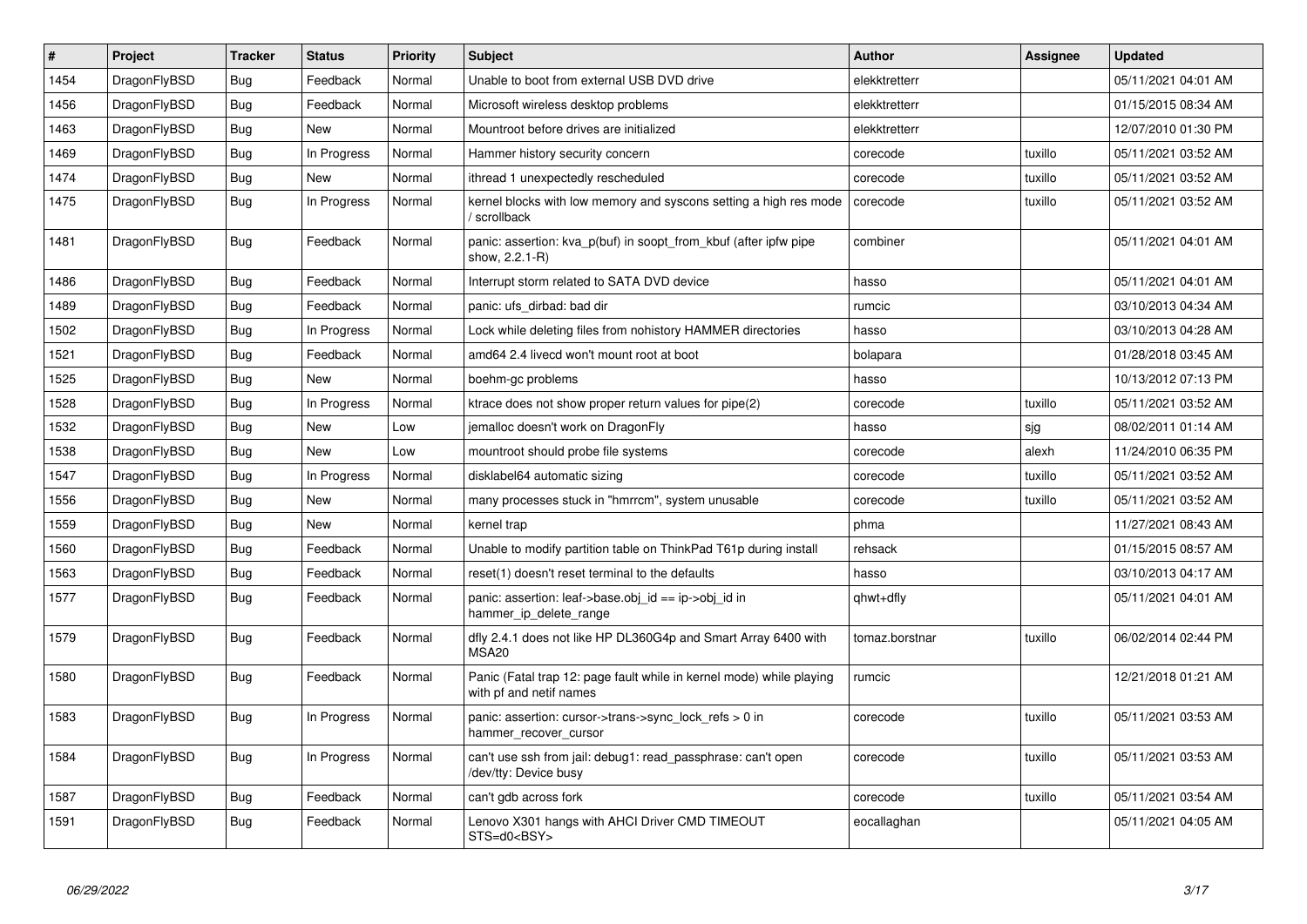| $\sharp$ | Project      | <b>Tracker</b> | <b>Status</b> | <b>Priority</b> | Subject                                                                                   | Author           | Assignee | <b>Updated</b>      |
|----------|--------------|----------------|---------------|-----------------|-------------------------------------------------------------------------------------------|------------------|----------|---------------------|
| 1592     | DragonFlyBSD | Bug            | Feedback      | Normal          | AcpiOSUnmapMemory: Warning, deallocation did not track<br>allocation.                     | eocallaghan      |          | 06/02/2014 07:45 AM |
| 1593     | DragonFlyBSD | Bug            | Feedback      | Normal          | panic: assertion: $ccb == ap > ap$ err $ccb$ in ahci put err $ccb$                        | ftigeot          | ftigeot  | 05/15/2022 05:09 AM |
| 1594     | DragonFlyBSD | <b>Bug</b>     | New           | Normal          | Kernel panic during boot from Live CD on Dell E6400                                       | bodie            |          | 05/11/2021 03:54 AM |
| 1613     | DragonFlyBSD | Bug            | Feedback      | Normal          | USB Keyboard not working on master                                                        | elekktretterr    |          | 05/11/2021 04:05 AM |
| 1618     | DragonFlyBSD | <b>Bug</b>     | Feedback      | Normal          | collision for 'struct pmap' when using RPC and <sys user.h=""></sys>                      | carenas          |          | 05/11/2021 04:05 AM |
| 1634     | DragonFlyBSD | <b>Bug</b>     | New           | Normal          | panic: spin_lock: 0xe4ad1320, indefinitive wait!                                          | elekktretterr    |          | 01/19/2015 03:21 AM |
| 1661     | DragonFlyBSD | Bug            | In Progress   | Normal          | panic on password entry mount smb filesystem                                              | vsrinivas        |          | 11/27/2021 08:29 AM |
| 1668     | DragonFlyBSD | Bug            | Feedback      | Normal          | Power button not working                                                                  | elekktretterr    |          | 03/10/2013 06:22 AM |
| 1669     | DragonFlyBSD | Bug            | In Progress   | Normal          | Drive wont open using button                                                              | elekktretterr    |          | 02/29/2012 12:05 PM |
| 1672     | DragonFlyBSD | Bug            | Feedback      | Normal          | panic (trap 12) around btree_search() in 2.4.1-RELEASE                                    | floid            |          | 01/19/2015 03:36 AM |
| 1695     | DragonFlyBSD | Bug            | New           | Normal          | NFS-related system breakdown                                                              | Anonymous        |          | 04/10/2014 12:35 AM |
| 1700     | DragonFlyBSD | Submit         | In Progress   | Normal          | skip boot2 menu on <enter></enter>                                                        | Johannes.Hofmann | tuxillo  | 05/15/2022 08:35 AM |
| 1714     | DragonFlyBSD | Bug            | New           | Low             | hwpmc                                                                                     | alexh            | swildner | 08/18/2012 02:03 PM |
| 1717     | DragonFlyBSD | Bug            | Feedback      | Normal          | HAMMER panic in hammer cursor down()                                                      | josepht1         |          | 05/11/2021 04:05 AM |
| 1718     | DragonFlyBSD | <b>Bug</b>     | Feedback      | Normal          | IDE disk drive not detected by x86_64 2.6.1 Live CD                                       | bcox             |          | 11/27/2021 08:25 AM |
| 1727     | DragonFlyBSD | <b>Bug</b>     | Feedback      | Normal          | CD boot panic (2.6.1) (usb?)                                                              | kiril            |          | 05/15/2022 05:10 AM |
| 1744     | DragonFlyBSD | <b>Bug</b>     | In Progress   | Normal          | HAMMER fsstress panic in hammer_setup_child_callback                                      | vsrinivas        |          | 05/11/2021 04:05 AM |
| 1745     | DragonFlyBSD | <b>Bug</b>     | Feedback      | Normal          | kmalloc panic                                                                             | josepht          |          | 05/11/2021 04:05 AM |
| 1749     | DragonFlyBSD | <b>Bug</b>     | In Progress   | Normal          | HAMMER fsstress panic in hammer_flush_inode_core<br>'ip->flush_state != HAMMER_FST_FLUSH' | vsrinivas        |          | 05/11/2021 04:06 AM |
| 1769     | DragonFlyBSD | Bug            | New           | Normal          | panic: assertion: _tp->tt_msg->tt_cpuid == mycpuid in<br>tcp callout active               | pavalos          | sjg      | 05/15/2022 11:07 AM |
| 1774     | DragonFlyBSD | <b>Bug</b>     | New           | Normal          | New IP header cleanup branch available for testing                                        | dillon           |          | 05/15/2022 10:59 AM |
| 1786     | DragonFlyBSD | <b>Bug</b>     | New           | Normal          | Calling NULL function pointer initiates panic loop                                        | sjg              |          | 10/11/2010 05:28 PM |
| 1818     | DragonFlyBSD | <b>Bug</b>     | <b>New</b>    | Normal          | panic: Bad tailg NEXT (kqueue issue ?)                                                    | ftigeot          |          | 05/15/2022 11:40 AM |
| 1819     | DragonFlyBSD | <b>Bug</b>     | In Progress   | Low             | truss - Major revamping task list                                                         | tuxillo          | tuxillo  | 11/27/2021 08:45 AM |
| 1824     | DragonFlyBSD | <b>Bug</b>     | Feedback      | Normal          | kernel panic, x86, 2.7.3.859.ge5104                                                       | akirchhoff135014 |          | 03/10/2013 07:49 AM |
| 1826     | DragonFlyBSD | Bug            | <b>New</b>    | Normal          | panic during boot: assertion so->so_port  in tcp_input                                    | ftigeot          |          | 05/15/2022 11:05 AM |
| 1831     | DragonFlyBSD | <b>Bug</b>     | Feedback      | High            | HAMMER "malloc limit exceeded" panic                                                      | eocallaghan      | dillon   | 06/04/2022 04:38 AM |
| 1836     | DragonFlyBSD | Bug            | <b>New</b>    | Normal          | Incorrect TCP checksum show up in tcpdump                                                 | robgar1          |          | 05/15/2022 11:22 AM |
| 1850     | DragonFlyBSD | Bug            | New           | Normal          | volume-add on hammer root fs panic                                                        | Johannes.Hofmann |          | 04/18/2019 04:27 AM |
| 1860     | DragonFlyBSD | Bug            | Feedback      | Normal          | Panic while creating UFS fs on vn(4) for initrd                                           | matthias         |          | 02/29/2012 07:16 AM |
| 1861     | DragonFlyBSD | <b>Bug</b>     | New           | Normal          | panic via kprintf (lockmgr called in a hard section)                                      | vsrinivas        |          | 10/11/2010 12:56 AM |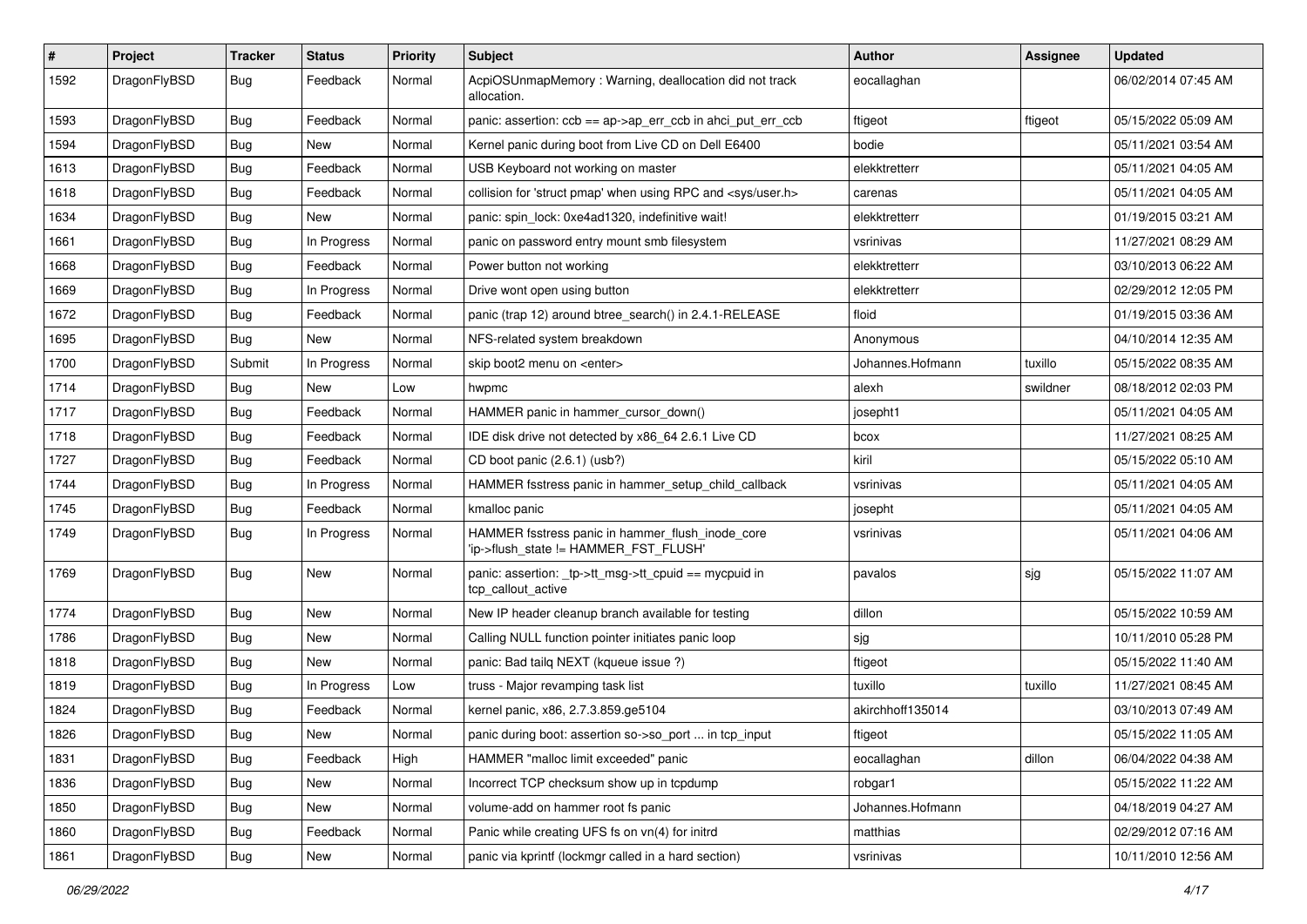| $\vert$ # | Project      | <b>Tracker</b> | <b>Status</b> | <b>Priority</b> | <b>Subject</b>                                                                                                                                                                                    | <b>Author</b>      | <b>Assignee</b> | <b>Updated</b>      |
|-----------|--------------|----------------|---------------|-----------------|---------------------------------------------------------------------------------------------------------------------------------------------------------------------------------------------------|--------------------|-----------------|---------------------|
| 1867      | DragonFlyBSD | <b>Bug</b>     | <b>New</b>    | Normal          | it(4) motherboard and fan problems                                                                                                                                                                | tuxillo            |                 | 07/08/2011 10:48 AM |
| 1873      | DragonFlyBSD | <b>Bug</b>     | <b>New</b>    | Normal          | Panic upon usb mouse detach and reattaching                                                                                                                                                       | rumcic             |                 | 02/01/2011 09:53 AM |
| 1874      | DragonFlyBSD | Bug            | <b>New</b>    | Normal          | mpd listening on all IPs, accepting only on one                                                                                                                                                   | rumcic             |                 | 05/08/2011 01:01 PM |
| 1876      | DragonFlyBSD | Bug            | <b>New</b>    | Normal          | devfs in jail + logging out from console(ttyv1+) -> panic                                                                                                                                         | qhwt.dfly          | tuxillo         | 05/31/2022 03:24 PM |
| 1877      | DragonFlyBSD | <b>Bug</b>     | <b>New</b>    | Normal          | Freeze during 1st hammer cleanup after new install                                                                                                                                                | elekktretterr      |                 | 05/15/2022 11:43 AM |
| 1882      | DragonFlyBSD | Bug            | <b>New</b>    | Low             | Idea for handling new USB vendor/device codes                                                                                                                                                     | bmk                |                 | 10/20/2010 12:15 PM |
| 1884      | DragonFlyBSD | Bug            | <b>New</b>    | Normal          | System completely freezes while listening music (devbuf: malloc<br>limit exceeded)                                                                                                                | shamaz             |                 | 01/24/2011 05:00 PM |
| 1899      | DragonFlyBSD | <b>Bug</b>     | <b>New</b>    | Normal          | Keyboard doesn't work                                                                                                                                                                             | fransm             |                 | 05/15/2022 03:32 PM |
| 1907      | DragonFlyBSD | <b>Bug</b>     | <b>New</b>    | Normal          | Hammer crash in hammer_flusher_flush()                                                                                                                                                            | swildner           |                 | 11/11/2010 05:07 AM |
| 1913      | DragonFlyBSD | Bug            | <b>New</b>    | Normal          | panic: assertion: ip->flush state != HAMMER FST FLUSH in<br>hammer_flush_inode_core                                                                                                               | swildner           |                 | 11/20/2010 05:27 PM |
| 1916      | DragonFlyBSD | Bug            | <b>New</b>    | Normal          | Constant crashes on x86_64 with UFS                                                                                                                                                               | lentferj           |                 | 11/21/2010 07:40 PM |
| 1917      | DragonFlyBSD | Bug            | <b>New</b>    | Normal          | panic: assertion: (RB_EMPTY(&ip->rec_tree) && (ip->flags &<br>HAMMER_INODE_XDIRTY) == 0)    (!RB_EMPTY(&ip->rec_tree)<br>&& (ip->flags & HAMMER_INODE_XDIRTY) != 0) in<br>hammer flush inode done | qhwt.dfly          |                 | 11/24/2010 03:23 AM |
| 1920      | DragonFlyBSD | <b>Bug</b>     | <b>New</b>    | High            | system hangs                                                                                                                                                                                      | zhtw               |                 | 11/22/2010 08:59 AM |
| 1921      | DragonFlyBSD | <b>Bug</b>     | In Progress   | Normal          | we miss mlockall                                                                                                                                                                                  | alexh              | tuxillo         | 06/18/2022 04:08 AM |
| 1923      | DragonFlyBSD | <b>Bug</b>     | <b>New</b>    | Normal          | Abysmal NFS performance with IPv6                                                                                                                                                                 | ftigeot            |                 | 12/05/2010 09:34 PM |
| 1935      | DragonFlyBSD | <b>Bug</b>     | <b>New</b>    | Normal          | mouse does not work after switching between x and console                                                                                                                                         | shamaz             |                 | 12/13/2010 10:06 AM |
| 1939      | DragonFlyBSD | <b>Bug</b>     | <b>New</b>    | Normal          | Panic on nightly build and stress test box                                                                                                                                                        | lentferj           |                 | 12/18/2010 08:41 AM |
| 1941      | DragonFlyBSD | Bug            | <b>New</b>    | Normal          | wlan config crash                                                                                                                                                                                 | abandon.every.hope |                 | 12/24/2010 07:54 PM |
| 1942      | DragonFlyBSD | <b>Bug</b>     | <b>New</b>    | Normal          | locking against myself in getcacheblk()?                                                                                                                                                          | qhwt.dfly          |                 | 05/31/2022 02:15 PM |
| 1943      | DragonFlyBSD | Bug            | <b>New</b>    | Normal          | hammer assertion panic                                                                                                                                                                            | peter              |                 | 12/27/2010 12:45 AM |
| 1944      | DragonFlyBSD | Bug            | <b>New</b>    | Normal          | panic: backing object 0xdea7b258 was somehow re-referenced<br>during collapse!                                                                                                                    | sepherosa          |                 | 12/27/2010 02:06 AM |
| 1946      | DragonFlyBSD | Bug            | <b>New</b>    | Normal          | ieee80211 panic                                                                                                                                                                                   | pavalos            | josepht         | 01/27/2011 06:00 PM |
| 1947      | DragonFlyBSD | Bug            | <b>New</b>    | Low             | GA-880GM-UD2H (rev. 1.3) AHCI fails to detect disks at the end of<br>the RAID controller                                                                                                          | eocallaghan        |                 | 11/27/2021 08:46 AM |
| 1949      | DragonFlyBSD | Bug            | New           | Normal          | iwn panic                                                                                                                                                                                         | pavalos            |                 | 01/30/2011 03:21 AM |
| 1951      | DragonFlyBSD | <b>Bug</b>     | New           | Normal          | dma_timeouts at phyaddr on a good hdd                                                                                                                                                             | peur.neu           |                 | 01/04/2011 07:12 AM |
| 1959      | DragonFlyBSD | Bug            | New           | Normal          | DFBSD v2.9.1.422.gc98f2 - Panic during boot - IPv6 and PF                                                                                                                                         | tuxillo            |                 | 01/13/2011 03:37 AM |
| 1961      | DragonFlyBSD | <b>Bug</b>     | New           | Normal          | Can't create dump from DDB                                                                                                                                                                        | shamaz             |                 | 01/29/2011 09:02 PM |
| 1964      | DragonFlyBSD | <b>Bug</b>     | New           | Normal          | iwn (panic assertion : wlan_assert_serialized)                                                                                                                                                    | sjmm.ptr           | josepht         | 02/01/2011 12:57 PM |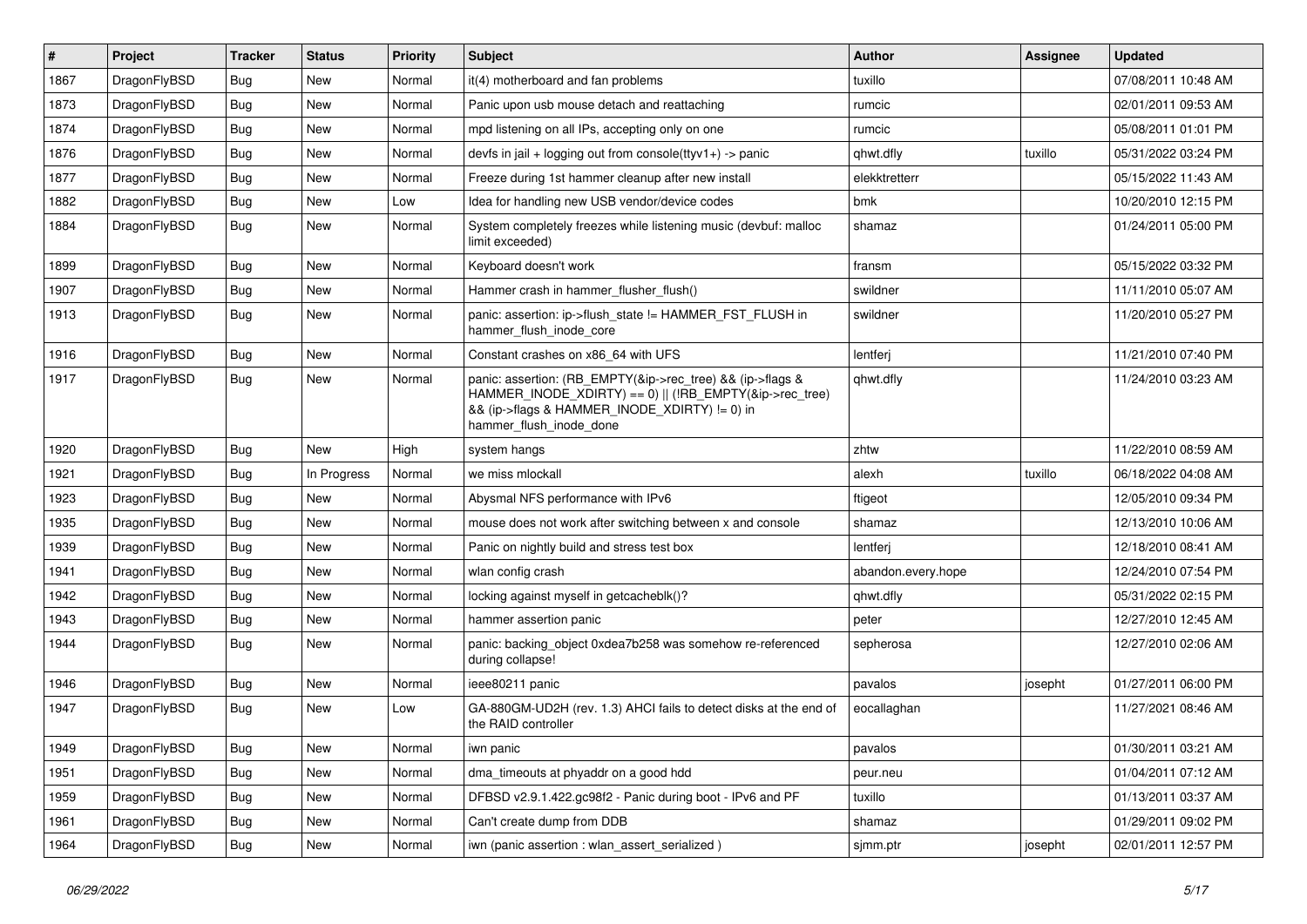| $\sharp$ | Project      | <b>Tracker</b> | <b>Status</b> | <b>Priority</b> | Subject                                                                                    | Author            | Assignee | <b>Updated</b>      |
|----------|--------------|----------------|---------------|-----------------|--------------------------------------------------------------------------------------------|-------------------|----------|---------------------|
| 1969     | DragonFlyBSD | <b>Bug</b>     | New           | Normal          | pf-related network problem                                                                 | pavalos           | lentferj | 02/01/2011 06:57 PM |
| 1975     | DragonFlyBSD | Bug            | New           | Normal          | Applications seg fault in select() and poll()                                              | rumcic            |          | 05/31/2022 02:58 PM |
| 1982     | DragonFlyBSD | <b>Bug</b>     | New           | Low             | There is no linuxulator on x86-64                                                          | herrgard          |          | 05/31/2022 02:25 PM |
| 1984     | DragonFlyBSD | <b>Bug</b>     | <b>New</b>    | Normal          | hammer mount fails after crash - HAMMER: FIFO record bad head<br>signature                 | thomas.nikolajsen |          | 03/08/2011 06:57 PM |
| 1990     | DragonFlyBSD | Bug            | New           | Normal          | /mnt too large to mount                                                                    | peur.neu          |          | 02/16/2011 11:24 PM |
| 2004     | DragonFlyBSD | <b>Bug</b>     | New           | Normal          | LWKT_WAIT_IPIQ panic                                                                       | steve             |          | 03/08/2011 05:46 PM |
| 2008     | DragonFlyBSD | <b>Bug</b>     | New           | Normal          | lwkt_setcpu_remote: td->td_flags 00800621 console flood                                    | pavalos           |          | 03/06/2011 09:37 PM |
| 2013     | DragonFlyBSD | <b>Bug</b>     | In Progress   | Normal          | oversized DMA request loop                                                                 | josepht           |          | 05/11/2021 04:06 AM |
| 2020     | DragonFlyBSD | Bug            | <b>New</b>    | Low             | Port brcm80211 driver from Linux to DragonFly BSD                                          | studer            |          | 03/05/2011 10:54 PM |
| 2037     | DragonFlyBSD | <b>Bug</b>     | Feedback      | Normal          | Panic Bad link elm while building packages                                                 | ftigeot           | dillon   | 04/21/2011 07:20 AM |
| 2042     | DragonFlyBSD | <b>Bug</b>     | New           | Normal          | kernel panic, when run boot0cfg                                                            | sepherosa         |          | 05/31/2022 03:01 PM |
| 2045     | DragonFlyBSD | <b>Bug</b>     | New           | Normal          | ral(4): Fatal trap 12: page fault while in kernel mode (two panics)                        | herrgard          |          | 11/03/2011 05:34 PM |
| 2048     | DragonFlyBSD | <b>Bug</b>     | <b>New</b>    | Normal          | panic: ffs_sync: rofs mod                                                                  | pavalos           |          | 04/12/2011 05:45 AM |
| 2051     | DragonFlyBSD | Bug            | <b>New</b>    | Normal          | No ipv6 lan route entry created on 2.10                                                    | ftigeot           |          | 04/21/2011 10:37 AM |
| 2052     | DragonFlyBSD | <b>Bug</b>     | <b>New</b>    | Normal          | Kernel panic: CPU APIC ID out of range                                                     | Anonymous         |          | 05/02/2011 11:06 AM |
| 2055     | DragonFlyBSD | <b>Bug</b>     | New           | Normal          | $ssh + IPV6 + bridge \Rightarrow connection freezes$                                       | steve             |          | 04/24/2011 07:13 PM |
| 2061     | DragonFlyBSD | <b>Bug</b>     | <b>New</b>    | Normal          | USB keyboard boot panic                                                                    | sjg               |          | 05/04/2012 12:20 AM |
| 2067     | DragonFlyBSD | <b>Bug</b>     | New           | Normal          | sound/pcm: "play interrupt timeout, channel dead"                                          | matthiasr         |          | 05/11/2021 03:55 AM |
| 2071     | DragonFlyBSD | <b>Bug</b>     | New           | High            | Panic on assertion: (int)(flg->seq - seq) > 0 in hammer_flusher_flush<br>after inode error | vsrinivas         |          | 06/12/2011 07:59 AM |
| 2072     | DragonFlyBSD | Bug            | <b>New</b>    | Normal          | Fatal trap 12: stopped at lwkt_send_ipiq3                                                  | rumcic            |          | 05/17/2011 04:12 AM |
| 2075     | DragonFlyBSD | Bug            | New           | Normal          | pflogd on x86_64                                                                           | fanch             |          | 05/16/2011 04:04 PM |
| 2077     | DragonFlyBSD | <b>Bug</b>     | New           | Normal          | USB devices conflicting                                                                    | srussell          |          | 05/17/2011 05:12 PM |
| 2078     | DragonFlyBSD | <b>Bug</b>     | <b>New</b>    | Normal          | DFBSD i386 v2.11.0.201.g3ed2f - Panic during installworld into a<br>vn0 device             | tuxillo           |          | 05/19/2011 07:50 PM |
| 2080     | DragonFlyBSD | Bug            | New           | Normal          | panic: lockmgr thrd_sleep: called from interrupt, ipi, or hard code<br>section             | rumcic            |          | 05/30/2011 05:06 PM |
| 2081     | DragonFlyBSD | Bug            | Feedback      | Normal          | Panic on device "detach" / "failure"                                                       | vsrinivas         |          | 02/29/2012 07:11 AM |
| 2082     | DragonFlyBSD | <b>Bug</b>     | New           | Normal          | dfbsd 2.10.1 amd64 - mc port build error with 'bmake bin-install'                          | sun-doctor        |          | 05/25/2011 07:18 PM |
| 2084     | DragonFlyBSD | <b>Bug</b>     | New           | Normal          | DFBSD v2.11.0.242.g4d317 - panic: zone: entry not free                                     | tuxillo           |          | 07/03/2012 01:23 AM |
| 2085     | DragonFlyBSD | <b>Bug</b>     | New           | Normal          | panic: assertion: (m->flags & PG_MAPPED) == 0 in<br>vm_page_free_toq                       | vsrinivas         |          | 06/10/2011 07:48 AM |
| 2090     | DragonFlyBSD | Bug            | Feedback      | Normal          | snd_hda does not support headphone automute                                                | justin            |          | 03/29/2012 08:03 PM |
| 2092     | DragonFlyBSD | <b>Bug</b>     | New           | Normal          | Panic: Bad link elm 0x next->prev != elm                                                   | masterblaster     | dillon   | 12/04/2011 12:49 PM |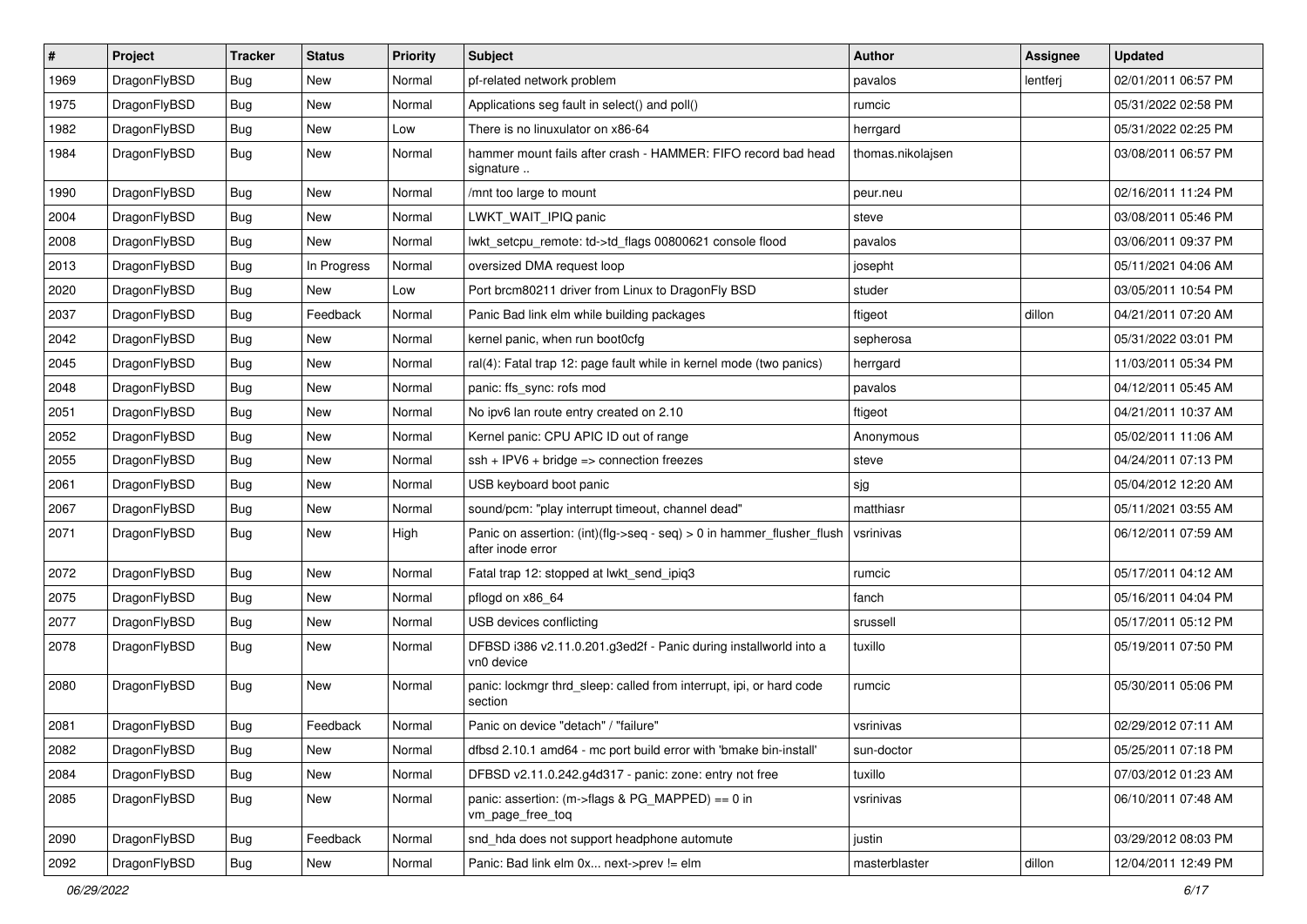| $\pmb{\#}$ | Project      | <b>Tracker</b> | <b>Status</b> | <b>Priority</b> | <b>Subject</b>                                                                          | Author       | <b>Assignee</b> | <b>Updated</b>      |
|------------|--------------|----------------|---------------|-----------------|-----------------------------------------------------------------------------------------|--------------|-----------------|---------------------|
| 2094       | DragonFlyBSD | Bug            | New           | Normal          | Segfault when gdb printing backtrace from core dump                                     | greenrd      |                 | 06/25/2011 04:14 PM |
| 2095       | DragonFlyBSD | Bug            | <b>New</b>    | Low             | Running installer post-install: Unsupported DFUI transport "                            | greenrd      |                 | 06/26/2011 09:20 AM |
| 2098       | DragonFlyBSD | Submit         | New           | Normal          | [PATCH] correct ath man page example<br>(/usr/src/share/man/man4/ath.4)                 | nobody       |                 | 11/15/2011 12:27 AM |
| 2099       | DragonFlyBSD | <b>Bug</b>     | <b>New</b>    | Normal          | page fault panic in vm system                                                           | pavalos      |                 | 07/10/2011 08:51 AM |
| 2100       | DragonFlyBSD | Bug            | Feedback      | Normal          | devfs related panic                                                                     | sepherosa    | alexh           | 07/10/2011 02:29 PM |
| 2104       | DragonFlyBSD | Bug            | <b>New</b>    | Normal          | network configuration seg. fault on install CD                                          | navratil     |                 | 07/26/2011 07:55 AM |
| 2107       | DragonFlyBSD | Bug            | <b>New</b>    | Normal          | 2.10.1 sata dvd drive issue                                                             | ausppc       |                 | 07/31/2011 08:41 PM |
| 2113       | DragonFlyBSD | Bug            | New           | Normal          | nmalloc threaded program fork leak                                                      | vsrinivas    | vsrinivas       | 08/11/2011 07:25 PM |
| 2115       | DragonFlyBSD | Bug            | New           | Normal          | [msk] system freeze after receive some paquet                                           | bsdsx        |                 | 08/22/2011 10:22 AM |
| 2117       | DragonFlyBSD | Bug            | New           | High            | ACPI and/or bce(4) problem with 2.11.0.673.g0d557 on HP DL380<br>G6                     | pauska       |                 | 08/22/2011 10:15 AM |
| 2122       | DragonFlyBSD | Submit         | New           | Normal          | [Review] Fixes to the VFS layer                                                         | ftigeot      |                 | 05/31/2022 03:25 PM |
| 2123       | DragonFlyBSD | Bug            | <b>New</b>    | Normal          | hammer is losing files                                                                  | schmir       |                 | 08/30/2011 07:56 PM |
| 2124       | DragonFlyBSD | Bug            | <b>New</b>    | Normal          | getty repeating too quickly on port /dev/ttyv0                                          | sgeorge.ml   |                 | 09/01/2011 04:28 AM |
| 2125       | DragonFlyBSD | Bug            | <b>New</b>    | Normal          | Weird garbage in dmesg                                                                  | herrgard     |                 | 08/30/2011 08:04 PM |
| 2129       | DragonFlyBSD | Bug            | New           | Normal          | DFBSD v2.11.0.661.gf9438 i386 - panic: lockmgr thrd_sleep                               | tuxillo      |                 | 09/05/2011 09:49 AM |
| 2136       | DragonFlyBSD | Bug            | <b>New</b>    | Normal          | socketpair() doesn't free file descriptors on copyout failure                           | vsrinivas    |                 | 04/05/2013 09:13 AM |
| 2138       | DragonFlyBSD | Bug            | New           | Normal          | > 100% CPU usage                                                                        | robin.carey1 |                 | 09/26/2011 12:20 PM |
| 2140       | DragonFlyBSD | Bug            | New           | High            | hammer_io_delallocate panic with 'duplicate entry' message                              | ttw          |                 | 10/07/2011 12:22 PM |
| 2141       | DragonFlyBSD | Bug            | New           | Urgent          | loader and/or documentation broken                                                      | sjg          |                 | 01/20/2012 10:51 AM |
| 2153       | DragonFlyBSD | <b>Bug</b>     | <b>New</b>    | Normal          | Too many unuseful warnings at boot                                                      | juanfra684   |                 | 10/18/2011 10:16 PM |
| 2154       | DragonFlyBSD | Bug            | <b>New</b>    | Normal          | vkernel copyout() doesn't return EFAULT on error                                        | vsrinivas    |                 | 10/20/2011 03:53 AM |
| 2158       | DragonFlyBSD | <b>Bug</b>     | New           | Normal          | iwn panics with assertion on boot.                                                      | eocallaghan  |                 | 10/24/2011 04:13 PM |
| 2161       | DragonFlyBSD | Bug            | New           | Normal          | Outdated xorg.conf file gets installed into etc and screws up mouse                     | eocallaghan  |                 | 10/27/2011 01:51 PM |
| 2164       | DragonFlyBSD | Bug            | New           | Normal          | panic on reboot from usb.                                                               | eocallaghan  |                 | 10/27/2011 09:29 AM |
| 2166       | DragonFlyBSD | Bug            | <b>New</b>    | Normal          | DFBSD v2.13.0.109.g05b9d - Strange lockups                                              | tuxillo      |                 | 10/29/2011 11:20 AM |
| 2167       | DragonFlyBSD | Bug            | <b>New</b>    | Normal          | shutdown/reboot fails after uptime msg                                                  | marino       |                 | 11/28/2011 03:01 AM |
| 2171       | DragonFlyBSD | Bug            | New           | Normal          | DFBSD v2.13.0.151.gdc8442 - panic: assertion "(*ptep &<br>$(PG$ MANAGED PG V)) == PG V" | tuxillo      |                 | 11/04/2011 05:06 PM |
| 2182       | DragonFlyBSD | Bug            | New           | Normal          | if msk PHY FIFO underrun/overflow                                                       | nonsolosoft  |                 | 09/03/2012 06:39 AM |
| 2199       | DragonFlyBSD | Bug            | New           | Normal          | screen segfaults if utmpx isn't present                                                 | pavalos      |                 | 11/15/2011 10:52 PM |
| 2210       | DragonFlyBSD | Bug            | New           | Normal          | Bugtracker cannot assign default project for new users                                  | ahuete.devel |                 | 11/17/2011 11:30 AM |
| 2224       | DragonFlyBSD | Bug            | New           | Normal          | v2.13.0.291.gaa7ec - Panic on fq while installing world                                 | tuxillo      |                 | 11/18/2011 01:40 AM |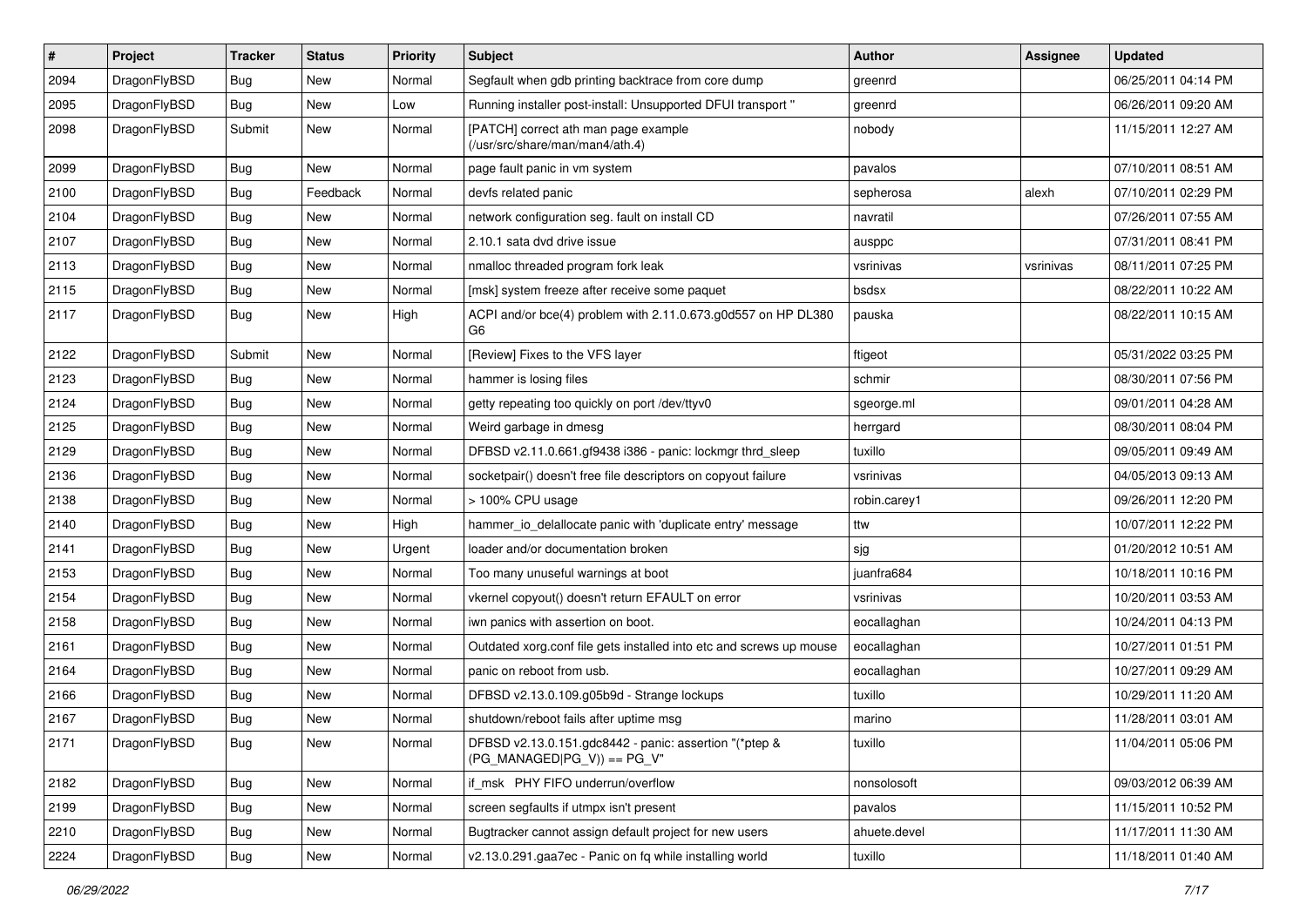| $\vert$ # | Project      | <b>Tracker</b> | <b>Status</b> | <b>Priority</b> | <b>Subject</b>                                                                                             | <b>Author</b>     | Assignee | Updated             |
|-----------|--------------|----------------|---------------|-----------------|------------------------------------------------------------------------------------------------------------|-------------------|----------|---------------------|
| 2245      | DragonFlyBSD | <b>Bug</b>     | <b>New</b>    | Normal          | panic: assertion "ref < &td->td toks end" failed in lwkt gettoken at<br>/usr/src/sys/kern/lwkt_token.c:588 | juanfra684        |          | 11/22/2011 07:41 PM |
| 2248      | DragonFlyBSD | <b>Bug</b>     | <b>New</b>    | Normal          | sysctl panic                                                                                               | pavalos           |          | 11/23/2011 06:23 PM |
| 2250      | DragonFlyBSD | <b>Bug</b>     | New           | Normal          | Kernel panic                                                                                               | adamk             |          | 11/23/2018 01:10 AM |
| 2252      | DragonFlyBSD | Bug            | <b>New</b>    | Low             | snd hda not useable if loaded via /boot/loader.conf                                                        | xbit              | swildner | 12/14/2011 12:23 AM |
| 2254      | DragonFlyBSD | <b>Bug</b>     | New           | Normal          | panic: assertion "ref < &td->td_toks_end" failed in lwkt_gettoken at<br>/usr/src/sys/kern/lwkt_token.c:588 | eocallaghan       |          | 12/05/2011 10:21 PM |
| 2265      | DragonFlyBSD | <b>Bug</b>     | <b>New</b>    | Normal          | mbsrtowcs does not properly handle invalid mbstate_t in ps                                                 | c.turner1         | swildner | 01/10/2012 07:56 PM |
| 2282      | DragonFlyBSD | <b>Bug</b>     | In Progress   | Normal          | gdb segfaults with certain corefiles                                                                       | tuxillo           |          | 01/18/2012 04:40 PM |
| 2283      | DragonFlyBSD | <b>Bug</b>     | New           | Normal          | DFBSD DragonFly v2.13.0.957.g4f459 - pmap_release: page<br>should already be gone 0xc27120bc               | tuxillo           |          | 01/23/2012 03:03 AM |
| 2287      | DragonFlyBSD | Bug            | <b>New</b>    | Normal          | HAMMER(ROOT) Illegal UNDO TAIL signature at<br>300000001967c000                                            | y0n3t4n1          |          | 11/07/2018 01:22 AM |
| 2288      | DragonFlyBSD | <b>Bug</b>     | Feedback      | Normal          | Random IO performance loss introduced since January 1st                                                    | lentferi          |          | 01/23/2013 04:21 PM |
| 2292      | DragonFlyBSD | Bug            | New           | Normal          | re interface with jumbo frames (mtu larger than 1500) hangs after<br>some traffic                          | Anonymous         |          | 01/31/2012 12:11 AM |
| 2296      | DragonFlyBSD | <b>Bug</b>     | In Progress   | High            | panic: assertion "m->wire count > $0$ " failed                                                             | thomas.nikolajsen |          | 08/30/2012 06:09 AM |
| 2297      | DragonFlyBSD | <b>Bug</b>     | <b>New</b>    | Normal          | strange NFS (client) error messages / problems                                                             | Anonymous         |          | 02/19/2012 02:59 PM |
| 2306      | DragonFlyBSD | <b>Bug</b>     | New           | Normal          | a crash starts the kernel debugger in text mode, but just reboots in X                                     | phma              |          | 02/11/2012 08:02 PM |
| 2308      | DragonFlyBSD | <b>Bug</b>     | New           | Normal          | System freeze when unloading snd_hda                                                                       | jaydg             |          | 02/19/2012 07:15 AM |
| 2311      | DragonFlyBSD | Bug            | New           | Normal          | Xorg crash having something to do with drm                                                                 | phma              |          | 02/22/2012 09:59 AM |
| 2316      | DragonFlyBSD | <b>Bug</b>     | New           | Normal          | Ungraceful invalid password handling for adding a new user in the<br>installer                             | rune              |          | 04/27/2012 11:23 PM |
| 2319      | DragonFlyBSD | Bug            | <b>New</b>    | Normal          | crypt/passwd forward compat                                                                                | c.turner1         |          | 02/28/2012 12:39 PM |
| 2324      | DragonFlyBSD | Bug            | <b>New</b>    | Normal          | natacotrol support > 2TB not working even after the ftigeot patch                                          | zenny             |          | 03/03/2012 01:00 AM |
| 2329      | DragonFlyBSD | Bug            | <b>New</b>    | Normal          | ibm x3550 & acpi                                                                                           | ano               |          | 06/03/2014 11:37 AM |
| 2331      | DragonFlyBSD | <b>Bug</b>     | New           | Normal          | reading mouse mode from unopen file descriptor hangs mouse<br>driver                                       | phma              |          | 03/14/2012 09:43 AM |
| 2345      | DragonFlyBSD | <b>Bug</b>     | In Progress   | Normal          | DFBSD v3.1.0.457.gd679f - NFS panic on diskless station                                                    | tuxillo           |          | 04/07/2012 05:22 PM |
| 2347      | DragonFlyBSD | <b>Bug</b>     | Feedback      | High            | Hammer PFSes destroy does not give back full space allocated to<br><b>PFS</b>                              | sgeorge           |          | 07/19/2012 01:11 AM |
| 2351      | DragonFlyBSD | <b>Bug</b>     | In Progress   | Normal          | DFBSD v3.1.0.579.g44ccf - Stuck during startup, random freezes                                             | tuxillo           |          | 04/24/2012 08:21 AM |
| 2353      | DragonFlyBSD | Bug            | In Progress   | Normal          | panic: assertion "gd->gd spinlocks $wr == 0$ " failed in<br>bsd4 schedulerclock                            | jaydg             | alexh    | 11/28/2012 01:57 AM |
| 2358      | DragonFlyBSD | Bug            | In Progress   | Normal          | DFBSD v3.0.2.32.g928ca - panic: hammer: insufficient undo FIFO<br>space!                                   | tuxillo           | tuxillo  | 05/10/2021 02:50 AM |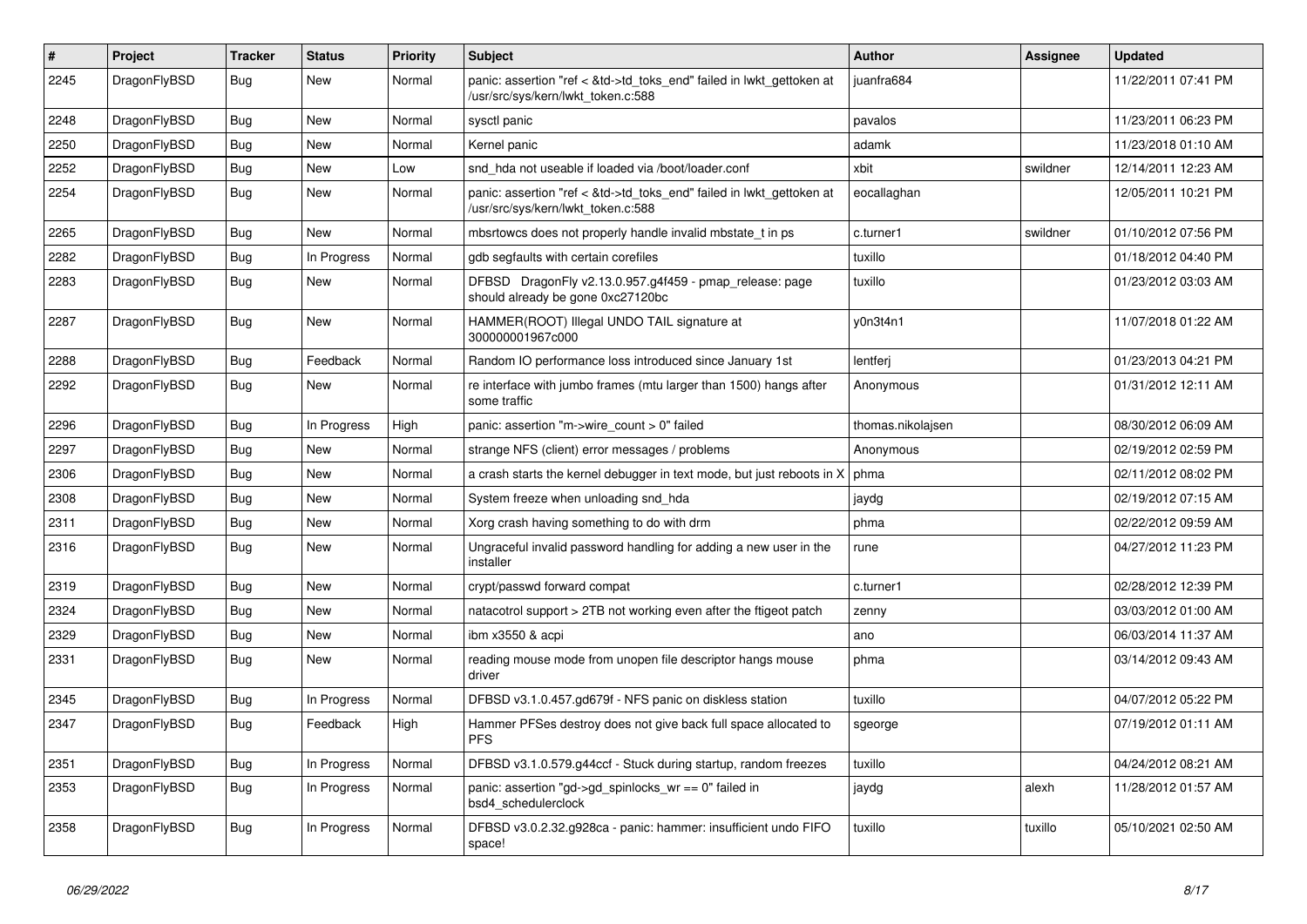| #    | Project      | <b>Tracker</b> | <b>Status</b> | <b>Priority</b> | Subject                                                                                    | <b>Author</b>     | Assignee  | <b>Updated</b>      |
|------|--------------|----------------|---------------|-----------------|--------------------------------------------------------------------------------------------|-------------------|-----------|---------------------|
| 2360 | DragonFlyBSD | Bug            | In Progress   | Normal          | Wishlist: virtio driver import                                                             | vsrinivas         |           | 06/04/2022 04:16 AM |
| 2369 | DragonFlyBSD | Bug            | <b>New</b>    | Normal          | panic: Bad link elm 0xffffffe07edf6068 next->prev != elm                                   | jaydg             |           | 08/15/2012 03:04 AM |
| 2370 | DragonFlyBSD | <b>Bug</b>     | New           | Normal          | panic: ffs valloc: dup alloc                                                               | marino            | vsrinivas | 02/01/2013 09:28 AM |
| 2371 | DragonFlyBSD | <b>Bug</b>     | New           | Normal          | Timezone problem with America/Sao_Paulo                                                    | raitech           |           | 05/17/2012 01:42 PM |
| 2387 | DragonFlyBSD | Bug            | <b>New</b>    | Normal          | hammer ignores -t during dedup                                                             | phma              |           | 06/17/2012 12:30 PM |
| 2389 | DragonFlyBSD | <b>Bug</b>     | <b>New</b>    | Normal          | computer crashed while listing processes                                                   | phma              |           | 06/18/2012 02:49 PM |
| 2391 | DragonFlyBSD | Bug            | In Progress   | Normal          | System lock with ahci and acpi enabled on ATI RS690 chipset with<br>SMB600 sata controller | jorisgio          | vadaszi   | 06/03/2015 03:51 PM |
| 2396 | DragonFlyBSD | <b>Bug</b>     | Feedback      | High            | Latest 3.1 development version core dumps while destroying master<br><b>PFS</b>            | sgeorge           |           | 01/23/2013 04:10 PM |
| 2403 | DragonFlyBSD | Bug            | <b>New</b>    | Low             | newfs -E doesn't handle /dev/serno device names properly                                   | ftigeot           |           | 08/17/2012 05:07 AM |
| 2412 | DragonFlyBSD | Bug            | <b>New</b>    | Normal          | wlan0 fails to get address via dhclient                                                    | nonsolosoft       |           | 08/30/2012 05:55 AM |
| 2414 | DragonFlyBSD | <b>Bug</b>     | In Progress   | Normal          | Lenovo S10 acpi freeze (not new)                                                           | davshao           |           | 05/11/2021 04:13 AM |
| 2416 | DragonFlyBSD | <b>Bug</b>     | <b>New</b>    | Normal          | ".' entry can be removed on mounted nfs filesystem                                         | ftigeot           | tuxillo   | 06/03/2014 04:40 AM |
| 2421 | DragonFlyBSD | <b>Bug</b>     | <b>New</b>    | High            | Kernel panic: vm_fault: page 0xc0f70000 not busy!                                          | lentferj          |           | 10/03/2012 08:16 AM |
| 2423 | DragonFlyBSD | Bug            | New           | Urgent          | After multiple panics/locks, hitting KKASSERT in<br>hammer_init_cursor                     | rumcic            |           | 09/18/2012 02:28 AM |
| 2430 | DragonFlyBSD | Bug            | <b>New</b>    | Normal          | Alternate Password Hash method                                                             | robin.carey1      |           | 10/07/2012 06:28 AM |
| 2434 | DragonFlyBSD | <b>Bug</b>     | <b>New</b>    | Normal          | BTX Halted - Boot fails on USB/GUI                                                         | lucmv             |           | 10/17/2012 08:12 PM |
| 2436 | DragonFlyBSD | <b>Bug</b>     | New           | Normal          | panic: assertion "lp->lwp_qcpu == dd->cpuid" failed in<br>dfly_acquire_curproc             | thomas.nikolajsen |           | 01/23/2013 11:07 AM |
| 2438 | DragonFlyBSD | Submit         | Feedback      | Normal          | <b>TRIM</b> fixes                                                                          | Anonymous         | tuxillo   | 05/11/2021 03:45 AM |
| 2444 | DragonFlyBSD | Bug            | New           | Normal          | Crash during Hammer overnight cleanup                                                      | justin            |           | 11/04/2012 07:58 AM |
| 2453 | DragonFlyBSD | <b>Bug</b>     | New           | Normal          | panic: assertion "gd->gd spinlocks == $0$ " failed                                         | Johannes.Hofmann  |           | 11/12/2012 12:54 PM |
| 2459 | DragonFlyBSD | <b>Bug</b>     | Feedback      | Normal          | apic problems with HP Probook 4510s                                                        | thowe             |           | 11/27/2021 08:22 AM |
| 2473 | DragonFlyBSD | Bug            | <b>New</b>    | Normal          | Kernel crash when trying to up the wpi0 device (Dfly<br>v3.3.0.758.g47388-DEVELOPMENT)     | tomaz             |           | 02/24/2014 08:50 AM |
| 2489 | DragonFlyBSD | Bug            | <b>New</b>    | Normal          | nmalloc doesn't cache VA for allocations > 8KB                                             | vsrinivas         |           | 06/10/2014 05:51 AM |
| 2490 | DragonFlyBSD | <b>Bug</b>     | New           | Normal          | nmalloc should color addresses to avoid cache bank conflictsw                              | vsrinivas         |           | 06/10/2014 05:51 AM |
| 2493 | DragonFlyBSD | <b>Bug</b>     | New           | Normal          | vidcontrol: invalid video mode name                                                        | Svarov            |           | 01/24/2013 09:55 AM |
| 2495 | DragonFlyBSD | <b>Bug</b>     | New           | High            | DFBSD v3.3.0.960.g553fe7 - ocnt != 0" failed in<br>prop object release                     | tuxillo           |           | 05/31/2022 04:08 PM |
| 2496 | DragonFlyBSD | <b>Bug</b>     | New           | Normal          | NTFS malloc limit exceeded                                                                 | plasmob           | tuxillo   | 02/19/2013 08:47 AM |
| 2498 | DragonFlyBSD | <b>Bug</b>     | New           | Normal          | DFBSD v3.2.2-RELEASE - LIST_FIRST(&bp->b_dep) == NULL"<br>failed in vfs vmio release       | tuxillo           |           | 05/31/2022 04:09 PM |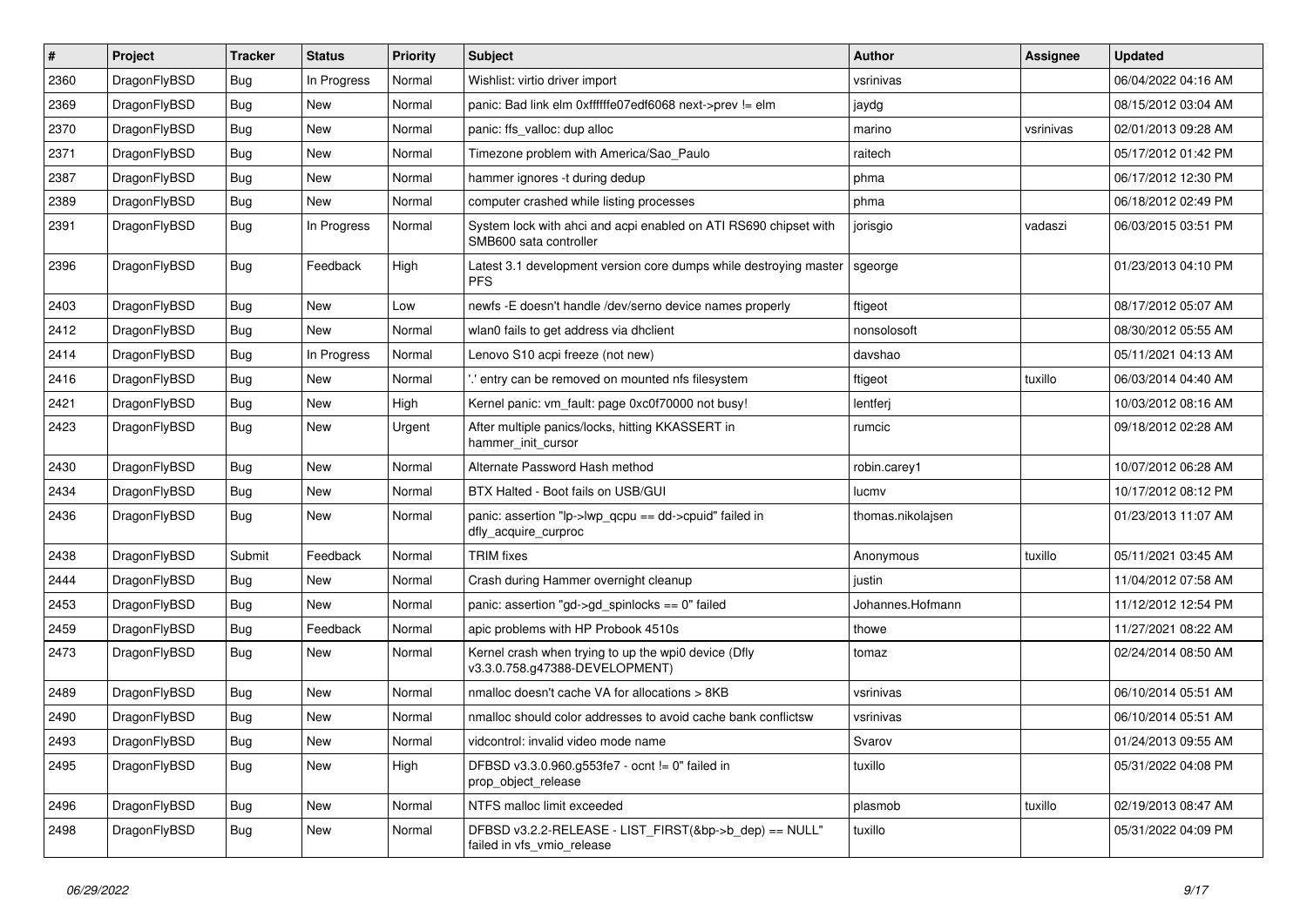| $\vert$ # | Project      | <b>Tracker</b> | <b>Status</b> | <b>Priority</b> | <b>Subject</b>                                                                                                               | <b>Author</b>     | <b>Assignee</b> | <b>Updated</b>      |
|-----------|--------------|----------------|---------------|-----------------|------------------------------------------------------------------------------------------------------------------------------|-------------------|-----------------|---------------------|
| 2499      | DragonFlyBSD | <b>Bug</b>     | In Progress   | Urgent          | DRAGONFLY_3_2 lockd not responding correctly                                                                                 | Nerzhul           |                 | 01/22/2013 12:47 PM |
| 2509      | DragonFlyBSD | <b>Bug</b>     | <b>New</b>    | Normal          | Redefinition of DIRBLKSIZ in restore(8)                                                                                      | swildner          |                 | 06/04/2022 04:40 AM |
| 2520      | DragonFlyBSD | <b>Bug</b>     | <b>New</b>    | Normal          | panic: assertion "IS_SERIALIZED((ifp->if_serializer))" failed in<br>if_default_serialize_assert at /usr/src/sys/net/if.c:437 | ano               |                 | 03/09/2013 12:14 AM |
| 2526      | DragonFlyBSD | <b>Bug</b>     | <b>New</b>    | Normal          | hammer cleanup doesn't run on first day of DST                                                                               | pavalos           |                 | 10/18/2016 05:28 PM |
| 2529      | DragonFlyBSD | <b>Bug</b>     | New           | Low             | Sundance network adapter is not detected and attached                                                                        | kworr             |                 | 03/25/2013 02:29 AM |
| 2531      | DragonFlyBSD | Bug            | <b>New</b>    | Normal          | camcontrol fails to disable APM                                                                                              | m.lombardi85      |                 | 03/23/2013 12:28 PM |
| 2535      | DragonFlyBSD | <b>Bug</b>     | <b>New</b>    | Normal          | Imap processes apparentlt blocked on disk I/O                                                                                | ftigeot           |                 | 04/02/2013 09:31 AM |
| 2544      | DragonFlyBSD | Bug            | <b>New</b>    | Normal          | live DVD system boot (menu option 1) caused db> prompt on<br>PE1950                                                          | estrabd           |                 | 05/11/2021 03:54 AM |
| 2547      | DragonFlyBSD | <b>Bug</b>     | <b>New</b>    | High            | crashed while doing a dry run of pkg_rolling-replace                                                                         | phma              |                 | 04/18/2013 10:40 PM |
| 2549      | DragonFlyBSD | Bug            | In Progress   | Normal          | netgraph7: Kernel page fault.                                                                                                | russiane39        | nant            | 05/10/2013 11:20 PM |
| 2552      | DragonFlyBSD | <b>Bug</b>     | <b>New</b>    | Low             | hammer recovery should indicate progress                                                                                     | phma              |                 | 05/03/2013 12:13 AM |
| 2556      | DragonFlyBSD | <b>Bug</b>     | Feedback      | Normal          | DragonFly v3.5.0.81.gd3479 - Process signal weirdness                                                                        | tuxillo           |                 | 12/17/2013 03:48 PM |
| 2557      | DragonFlyBSD | Bug            | <b>New</b>    | Normal          | stock 3.4.1 kernel halts during booting if dm and dm_target_crypt<br>are loaded and RAID controller is present               | phma              |                 | 05/12/2013 10:38 PM |
| 2565      | DragonFlyBSD | Bug            | <b>New</b>    | Normal          | "ifconfig ix0 up" panic                                                                                                      | ltpig402a         |                 | 06/03/2013 05:46 AM |
| 2568      | DragonFlyBSD | <b>Bug</b>     | <b>New</b>    | Normal          | <b>AHCI</b> panic                                                                                                            | josepht           |                 | 06/07/2013 05:52 PM |
| 2569      | DragonFlyBSD | Bug            | <b>New</b>    | Normal          | ctime NFS                                                                                                                    | ferney            |                 | 08/11/2013 04:35 AM |
| 2577      | DragonFlyBSD | Bug            | <b>New</b>    | Normal          | virtio-blk iops performance is cpu limited on high end devices                                                               | gjs278            | vsrinivas       | 08/01/2013 02:28 PM |
| 2585      | DragonFlyBSD | Bug            | New           | Normal          | Dfly 3.4.3 on ESXi 5.1, HP Smart Array P410 passthrough<br>recognised, but not functioning                                   | yggdrasil         | swildner        | 05/09/2022 08:14 AM |
| 2586      | DragonFlyBSD | Bug            | <b>New</b>    | Normal          | pf: "modulate" state seems problematic                                                                                       | srussell          |                 | 09/25/2013 07:36 PM |
| 2587      | DragonFlyBSD | <b>Bug</b>     | <b>New</b>    | Normal          | SATA DVD writer not detected by DragonFly                                                                                    | srussell          |                 | 09/04/2020 08:55 AM |
| 2595      | DragonFlyBSD | Bug            | <b>New</b>    | Normal          | DragonFly 3.4.3 crashes on SUN Blade X6250 with Qlogic ISP 2432<br>FC card                                                   | Turvamies         |                 | 10/07/2013 11:53 AM |
| 2598      | DragonFlyBSD | <b>Bug</b>     | <b>New</b>    | Normal          | i386 via USB Booting                                                                                                         | mbzadegan         |                 | 10/21/2013 02:28 AM |
| 2604      | DragonFlyBSD | Bug            | <b>New</b>    | Normal          | dell laptop does not boot with LATEST                                                                                        | isenmann          |                 | 11/20/2013 02:07 AM |
| 2609      | DragonFlyBSD | Bug            | <b>New</b>    | Normal          | master: panic: assertion<br>"LWKT_TOKEN_HELD_ANY(vm_object_token(object))" failed in<br>swp_pager_lookup                     | thomas.nikolajsen |                 | 11/28/2013 11:36 AM |
| 2611      | DragonFlyBSD | <b>Bug</b>     | New           | Normal          | Change in IP address results in network not working                                                                          | phma              |                 | 12/05/2013 07:55 PM |
| 2617      | DragonFlyBSD | Bug            | Feedback      | Normal          | Possible issue with wireless mouse on 3.6 release                                                                            | FilippoMo         |                 | 01/14/2015 03:42 PM |
| 2618      | DragonFlyBSD | Bug            | New           | Normal          | mouse problem on RELEASE-3_6_0                                                                                               | FilippoMo         |                 | 12/20/2013 03:26 AM |
| 2619      | DragonFlyBSD | <b>Bug</b>     | New           | Normal          | DragonFly 3.6 can't be installed on a 6TB volume                                                                             | ftigeot           |                 | 02/23/2014 11:55 PM |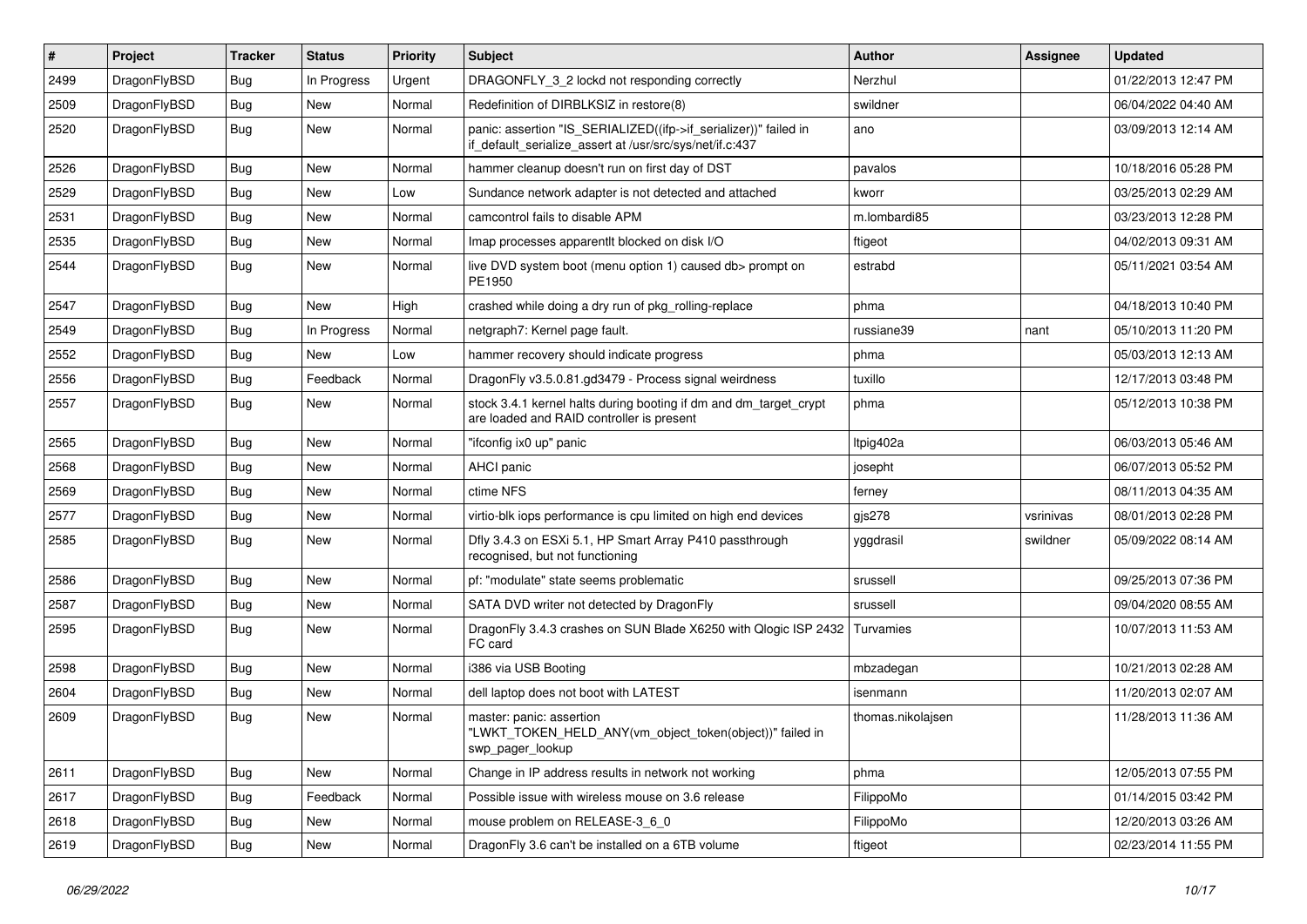| #    | Project      | <b>Tracker</b> | <b>Status</b> | <b>Priority</b> | <b>Subject</b>                                                                                            | Author      | Assignee | <b>Updated</b>      |
|------|--------------|----------------|---------------|-----------------|-----------------------------------------------------------------------------------------------------------|-------------|----------|---------------------|
| 2620 | DragonFlyBSD | <b>Bug</b>     | <b>New</b>    | Normal          | moused problem                                                                                            | FilippoMo   |          | 12/20/2013 10:32 AM |
| 2621 | DragonFlyBSD | Bug            | <b>New</b>    | Normal          | core dump using cdrom                                                                                     | nonsolosoft |          | 12/27/2013 12:43 AM |
| 2622 | DragonFlyBSD | <b>Bug</b>     | <b>New</b>    | Normal          | VAIO FIT15E fn keys support                                                                               | nonsolosoft |          | 12/31/2013 01:31 AM |
| 2626 | DragonFlyBSD | Bug            | New           | Normal          | iwn driver drops with error: "firmware error 'iwn_intr: fatal firmware<br>error'"                         | rodyaj      |          | 01/09/2014 05:50 AM |
| 2629 | DragonFlyBSD | Bug            | New           | Normal          | Replace gcc44 with llvm34, clang34, and libc++                                                            | tuxillo     |          | 06/02/2014 02:30 PM |
| 2630 | DragonFlyBSD | Bug            | <b>New</b>    | Normal          | Bring in latest iconv fixes from FreeBSD10 as well as csmapper<br>updates                                 | tuxillo     |          | 05/11/2021 03:54 AM |
| 2631 | DragonFlyBSD | Bug            | In Progress   | Low             | Verify library versioning current with full package build and switch it<br>on (after publishing packages) | tuxillo     |          | 05/11/2021 04:06 AM |
| 2636 | DragonFlyBSD | <b>Bug</b>     | Feedback      | Low             | Add -x flag to iostat (a la solaris)                                                                      | tuxillo     |          | 05/11/2021 04:07 AM |
| 2638 | DragonFlyBSD | Bug            | Feedback      | High            | Fix machdep.pmap_mmu_optimize                                                                             | tuxillo     |          | 05/11/2021 04:07 AM |
| 2641 | DragonFlyBSD | Bug            | New           | Normal          | Panic when loading natapci as module                                                                      | tuxillo     |          | 05/11/2021 03:54 AM |
| 2644 | DragonFlyBSD | <b>Bug</b>     | Feedback      | Normal          | 3.6.0-REL trap 9 on boot                                                                                  | memmerto    |          | 11/27/2021 08:08 AM |
| 2645 | DragonFlyBSD | Bug            | <b>New</b>    | Normal          | panic with dsched fq and ioprio                                                                           | jyoung15    |          | 02/20/2014 07:29 AM |
| 2647 | DragonFlyBSD | <b>Bug</b>     | New           | Normal          | HAMMER panic on 3.6.0                                                                                     | tuxillo     |          | 05/11/2021 03:54 AM |
| 2652 | DragonFlyBSD | Bug            | <b>New</b>    | Normal          | 189a0ff3761b47  ix: Implement MSI-X support locks up Lenovo<br>S10 Intel Atom n270                        | davshao     |          | 05/14/2014 01:55 AM |
| 2657 | DragonFlyBSD | <b>Bug</b>     | <b>New</b>    | High            | Needs acl to migrate our servers                                                                          | ferney      |          | 03/31/2014 11:37 AM |
| 2674 | DragonFlyBSD | Bug            | <b>New</b>    | Normal          | <b>GPT Support</b>                                                                                        | ftigeot     |          | 12/28/2015 02:54 PM |
| 2675 | DragonFlyBSD | Bug            | <b>New</b>    | Low             | Ultimate N WiFi Link 5300 get iwn_intr: fatal firmware error on 5GHz                                      | revuwa      |          | 05/11/2021 04:07 AM |
| 2680 | DragonFlyBSD | <b>Bug</b>     | New           | Low             | boot0cfg update makes box unbootable                                                                      | herrgard    |          | 06/10/2014 06:02 AM |
| 2687 | DragonFlyBSD | Bug            | <b>New</b>    | Normal          | natacontrol software RAID in installer                                                                    | csmelosky   |          | 06/22/2014 12:03 PM |
| 2688 | DragonFlyBSD | <b>Bug</b>     | New           | Normal          | 67613368bdda7 Fix wrong checks for U4B presence Asrock Z77M<br>difficulty detecting USB keyboard          | davshao     |          | 06/28/2014 07:08 PM |
| 2708 | DragonFlyBSD | Bug            | <b>New</b>    | Normal          | unable to send TCP nor UDP on age(4) interface                                                            | dermiste    |          | 05/11/2021 03:54 AM |
| 2712 | DragonFlyBSD | Bug            | <b>New</b>    | Normal          | connect(2) returns EINVAL when retrying after ECONNREFUSED                                                | jorisgio    |          | 08/14/2014 05:31 PM |
| 2717 | DragonFlyBSD | Submit         | Feedback      | Normal          | Out of range numeric handling                                                                             | dclink      | tuxillo  | 05/11/2021 04:08 AM |
| 2721 | DragonFlyBSD | Submit         | Feedback      | Low             | Some few zalloc calls to objcache ones replacements                                                       | dclink      | tuxillo  | 05/11/2021 04:08 AM |
| 2731 | DragonFlyBSD | Bug            | In Progress   | Normal          | Screen full of random colors when starting Xorg with Intel Haswell<br>HD Graphics P4600                   | jkatzmaier  |          | 11/12/2014 04:08 PM |
| 2735 | DragonFlyBSD | <b>Bug</b>     | New           | Urgent          | iwn panics SYSSASSERT                                                                                     | cnb         |          | 05/11/2021 03:55 AM |
| 2736 | DragonFlyBSD | <b>Bug</b>     | New           | High            | kernel panics on acpi_timer_probe function                                                                | cnb         |          | 05/11/2021 03:55 AM |
| 2738 | DragonFlyBSD | <b>Bug</b>     | New           | Normal          | Hammer: Strange behavior when trying to recover old version of<br>moved file                              | roland      |          | 11/20/2014 08:02 AM |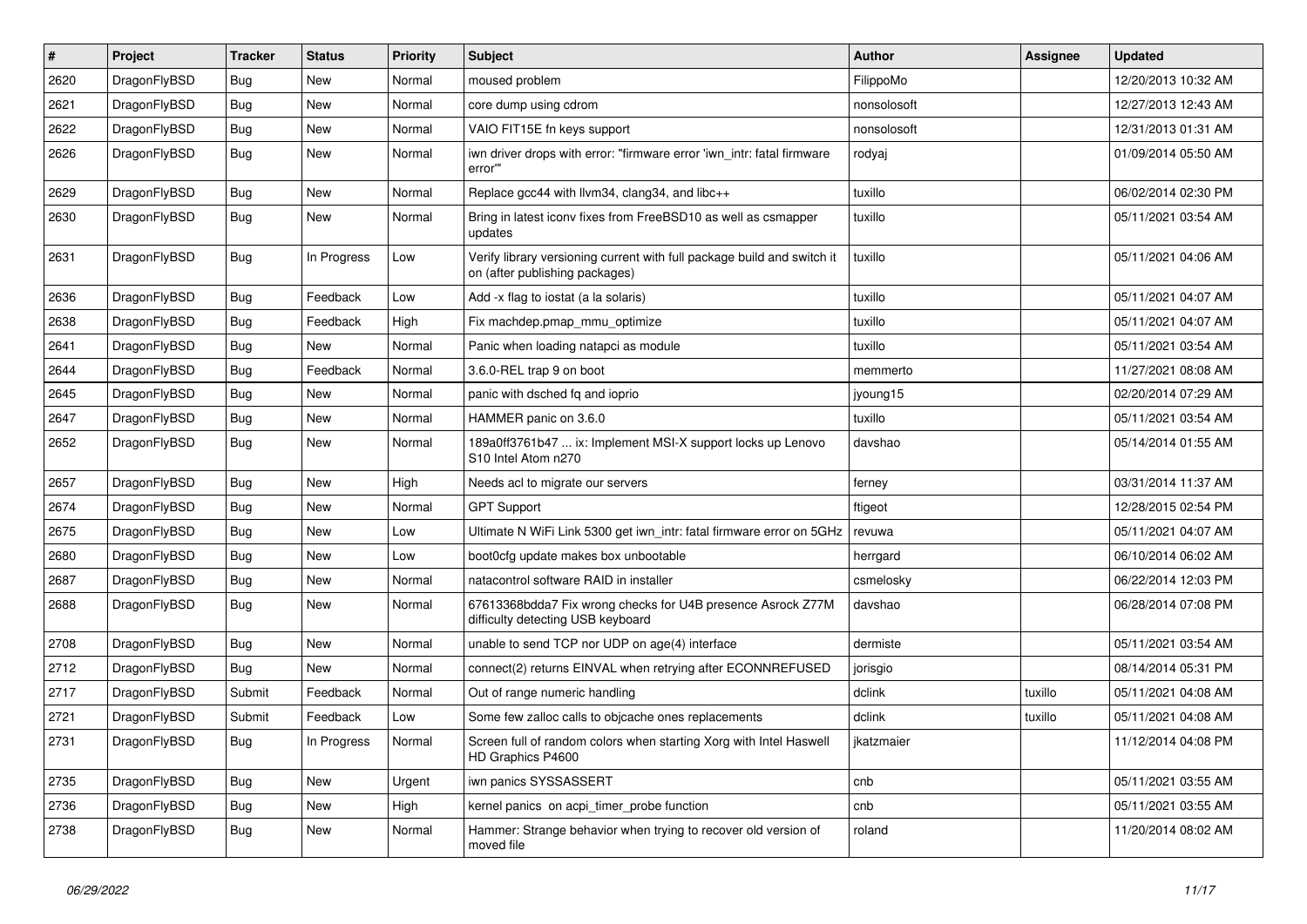| $\vert$ # | Project      | <b>Tracker</b> | <b>Status</b> | <b>Priority</b> | <b>Subject</b>                                                                                                                                           | <b>Author</b>    | Assignee  | <b>Updated</b>      |
|-----------|--------------|----------------|---------------|-----------------|----------------------------------------------------------------------------------------------------------------------------------------------------------|------------------|-----------|---------------------|
| 2746      | DragonFlyBSD | Bug            | New           | Normal          | some fraction of xterms started from the xmonad window manager<br>get killed with SIGALRM                                                                | isenmann         | profmakx  | 12/28/2014 02:51 AM |
| 2788      | DragonFlyBSD | Bug            | <b>New</b>    | Normal          | ioctl GSLICEINFO: Not working for vnode slice                                                                                                            | mneumann         |           | 02/12/2015 07:49 AM |
| 2790      | DragonFlyBSD | Submit         | <b>New</b>    | Low             | filedesc softrefs increment code factoring                                                                                                               | dclink           |           | 02/21/2015 04:00 AM |
| 2797      | DragonFlyBSD | Bug            | In Progress   | Low             | vkernels with & without machdep.pmap mmu optimize                                                                                                        | yellowrabbit2010 |           | 11/27/2021 08:06 AM |
| 2799      | DragonFlyBSD | Bug            | New           | Normal          | Fatal trap 12 caused by moused(8) -p /dev/cual0                                                                                                          | opvalues         |           | 03/04/2015 11:01 PM |
| 2802      | DragonFlyBSD | Bug            | New           | Normal          | USB Wifi urtwn0 crash from cd boot                                                                                                                       | opvalues         |           | 03/10/2015 01:07 AM |
| 2803      | DragonFlyBSD | Bug            | New           | Normal          | HAMMER: Warning: UNDO area too small!                                                                                                                    | ftigeot          |           | 03/11/2015 03:42 PM |
| 2806      | DragonFlyBSD | <b>Bug</b>     | New           | Normal          | failed to configure a link-local address on ath0 (errno = 22)                                                                                            | Chingyuan        |           | 05/25/2021 01:00 AM |
| 2808      | DragonFlyBSD | <b>Bug</b>     | New           | Normal          | X freeze by switching between X and VT - results in black screen                                                                                         | lukesky333       |           | 05/11/2021 03:55 AM |
| 2809      | DragonFlyBSD | Bug            | New           | Normal          | hammer mirror-stream                                                                                                                                     | masu             |           | 04/10/2015 12:33 AM |
| 2812      | DragonFlyBSD | Bug            | <b>New</b>    | Normal          | Panic on Intel DE3815TYKHE                                                                                                                               | tmorp            |           | 05/14/2015 03:14 PM |
| 2816      | DragonFlyBSD | Bug            | New           | Normal          | A multitasking process being debugged can get stuck                                                                                                      | phma             |           | 05/19/2015 03:57 AM |
| 2819      | DragonFlyBSD | <b>Bug</b>     | In Progress   | Normal          | Random micro system freezes after a week of uptime                                                                                                       | ftigeot          | dillon    | 08/16/2015 08:46 PM |
| 2820      | DragonFlyBSD | <b>Bug</b>     | <b>New</b>    | Normal          | TP-Link USB Wi-Fi adapter cannot be reattached to the system                                                                                             | shamaz           |           | 05/22/2015 09:45 PM |
| 2822      | DragonFlyBSD | Bug            | <b>New</b>    | Normal          | USB 3.0 stick throws "reading primary partition table: error<br>accessing offset 000[] for 152" error, while the stick works on any<br>other OS I tested | revuwa           | profmakx  | 06/29/2015 05:56 AM |
| 2825      | DragonFlyBSD | Bug            | New           | High            | 3x dhclient = hanging system (objcache exhausted)                                                                                                        | jaccovonb        | sepherosa | 05/11/2021 03:55 AM |
| 2828      | DragonFlyBSD | <b>Bug</b>     | New           | High            | On AMD APUs and Bulldozer CPUs, the machdep.cpu idle hit<br>sysctl should be 3 by default                                                                | vadaszi          | vadaszi   | 05/11/2021 04:07 AM |
| 2835      | DragonFlyBSD | Bug            | <b>New</b>    | Normal          | /usr/include/c++/5.0/bits/c++locale.h likes<br>POSIX_C_SOURCE>=200809                                                                                    | davshao          |           | 11/18/2015 03:40 AM |
| 2840      | DragonFlyBSD | Bug            | <b>New</b>    | Normal          | wrong voltage is reported                                                                                                                                | vellowrabbit2010 |           | 09/11/2015 06:09 PM |
| 2852      | DragonFlyBSD | <b>Bug</b>     | <b>New</b>    | Normal          | Hammer File System - hangs on undo during system boot / mount -<br>will not recover on DragonFlyBSD newer than 3.6.0                                     | abale            |           | 05/11/2021 04:07 AM |
| 2857      | DragonFlyBSD | Bug            | <b>New</b>    | Normal          | hammer stalls via bitcoin-gt                                                                                                                             | tkusumi          |           | 11/30/2015 06:52 AM |
| 2858      | DragonFlyBSD | Bug            | <b>New</b>    | Low             | Installer "Local or UTC" question should have "No" selected by<br>default.                                                                               | cgag             |           | 12/02/2015 01:18 PM |
| 2859      | DragonFlyBSD | Bug            | <b>New</b>    | Low             | Installer configuration menu always highlights "Select timezone", no<br>matter which step was last completed.                                            | cgag             |           | 12/02/2015 01:54 PM |
| 2863      | DragonFlyBSD | Bug            | New           | Normal          | HAMMER synch tid is zero                                                                                                                                 | shamaz           |           | 12/12/2015 11:24 PM |
| 2870      | DragonFlyBSD | Bug            | New           | High            | Broken text and icons when glamor acceleration is used                                                                                                   | 375gnu           | ftigeot   | 01/31/2016 12:13 AM |
| 2874      | DragonFlyBSD | <b>Bug</b>     | New           | Normal          | make world DESTDIR=/emptydir fails                                                                                                                       | pascii           |           | 12/25/2015 07:04 AM |
| 2877      | DragonFlyBSD | Bug            | New           | Low             | sed fails when working with UTF-8 locale and non-UTF symbols                                                                                             | arcade@b1t.name  |           | 12/30/2015 11:20 AM |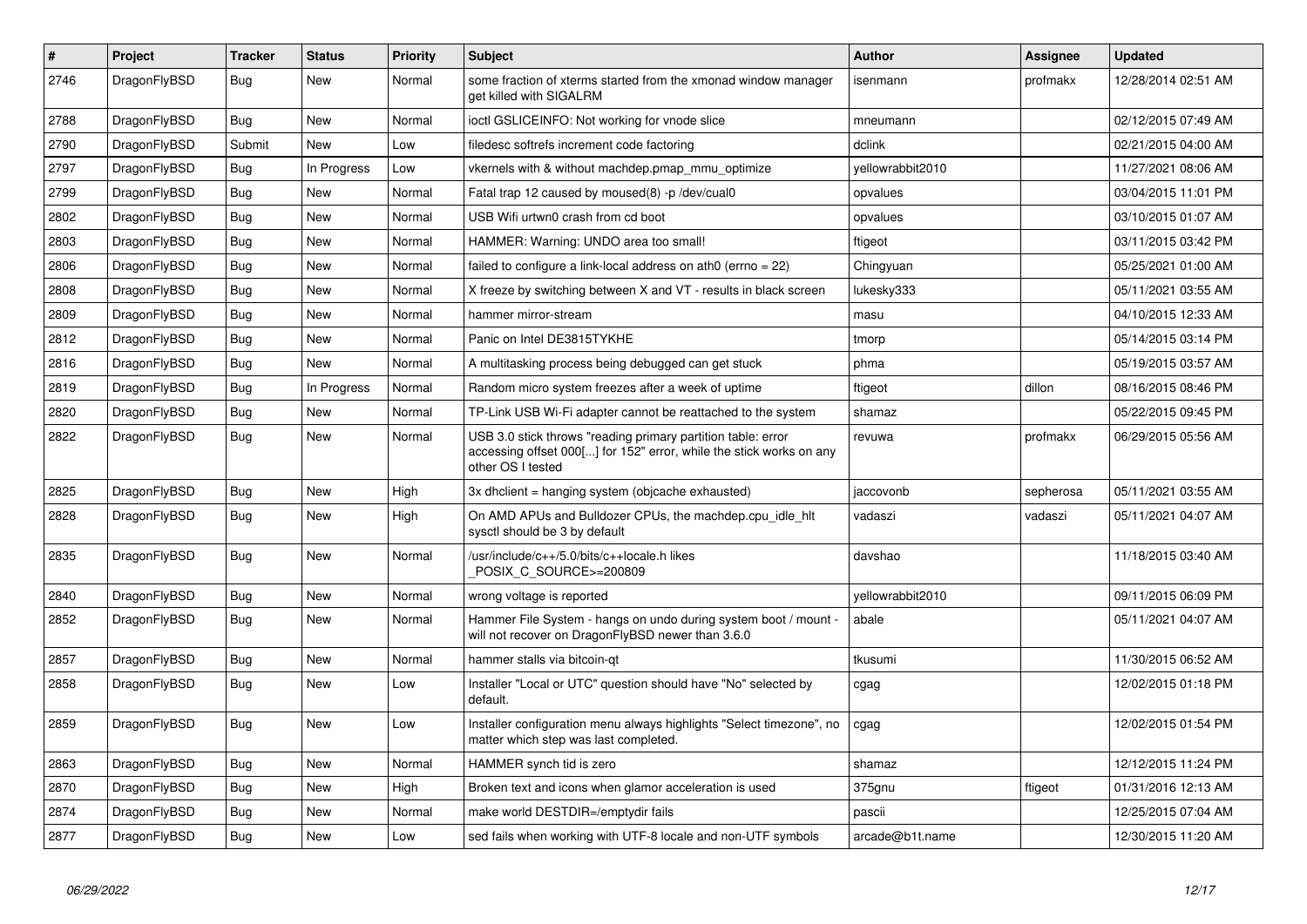| $\#$ | Project      | <b>Tracker</b> | <b>Status</b> | <b>Priority</b> | Subject                                                                                                | <b>Author</b>   | <b>Assignee</b> | <b>Updated</b>      |
|------|--------------|----------------|---------------|-----------------|--------------------------------------------------------------------------------------------------------|-----------------|-----------------|---------------------|
| 2878 | DragonFlyBSD | Bug            | New           | Low             | [fix] CCVER problem when using clang and cpu extensions<br>(intrinsics)                                | arcade@b1t.name |                 | 06/24/2016 04:25 AM |
| 2881 | DragonFlyBSD | Bug            | New           | Normal          | Pulseaudio hangs/resets system when starting X11                                                       | mneumann        |                 | 01/09/2016 03:08 AM |
| 2882 | DragonFlyBSD | Bug            | <b>New</b>    | Low             | bridge sends packets from individual interfaces                                                        | arcade@b1t.name |                 | 01/09/2016 12:43 PM |
| 2886 | DragonFlyBSD | Bug            | New           | Normal          | dragonfly mail agent: sending a testmail causes high system load                                       | worf            |                 | 02/05/2016 05:53 AM |
| 2887 | DragonFlyBSD | Bug            | <b>New</b>    | Low             | Missing extattr_namespace_to_string and<br>extattr_string_to_namespace functions                       | rubenk          |                 | 02/06/2016 05:09 AM |
| 2890 | DragonFlyBSD | Bug            | New           | Normal          | not able to boot usb installer on Toshiba Chromebook 2                                                 | johnnywhishbone |                 | 02/22/2016 03:42 AM |
| 2891 | DragonFlyBSD | Bug            | New           | Normal          | Kernel panic in IEEE802.11 related code                                                                | shamaz          |                 | 05/29/2016 05:49 PM |
| 2892 | DragonFlyBSD | Bug            | <b>New</b>    | Normal          | swap_pager:indefinite wait bufferf error                                                               | lhmwzy          |                 | 02/21/2016 10:32 PM |
| 2898 | DragonFlyBSD | Bug            | New           | Normal          | HAMMER panic                                                                                           | pavalos         |                 | 11/03/2018 07:05 AM |
| 2915 | DragonFlyBSD | Bug            | New           | High            | Hammer mirror-copy problem                                                                             | t dfbsd         |                 | 08/25/2016 05:28 AM |
| 2917 | DragonFlyBSD | Bug            | New           | Normal          | da8: reading primary partition table: error accessing offset<br>000000000000 for 512                   | liweitianux     |                 | 05/11/2021 08:43 PM |
| 2921 | DragonFlyBSD | Submit         | New           | Normal          | Allow moused to accept userland mouse events                                                           | tautolog        |                 | 05/11/2021 04:08 AM |
| 2924 | DragonFlyBSD | Bug            | <b>New</b>    | Normal          | cat -v fails to tag characters in extended table with M- prefix with<br>some locales                   | sevan           |                 | 07/11/2016 07:18 AM |
| 2930 | DragonFlyBSD | Bug            | <b>New</b>    | High            | 'objcache' causes panic during 'nfs_readdir'                                                           | tofergus        |                 | 07/26/2016 01:09 PM |
| 2931 | DragonFlyBSD | Bug            | New           | Low             | 'gdb' of 'vkernel' unable to print backtrace                                                           | tofergus        |                 | 07/26/2016 01:51 PM |
| 2933 | DragonFlyBSD | Submit         | New           | Normal          | Remove unix domain socket support from cat(1)                                                          | sevan           |                 | 08/01/2016 08:10 PM |
| 2936 | DragonFlyBSD | <b>Bug</b>     | New           | Normal          | loader.efi crashes while loading kernel                                                                | spaceille       |                 | 08/20/2016 06:17 AM |
| 2957 | DragonFlyBSD | Bug            | Feedback      | Normal          | swapoff -a followed by swapon -a doesn't give your swap back                                           | neilb           |                 | 10/09/2016 04:17 AM |
| 2958 | DragonFlyBSD | Bug            | Feedback      | Normal          | Hammer FS dies during pruning after massive write load                                                 | neilb           |                 | 10/11/2016 04:20 AM |
| 2970 | DragonFlyBSD | Bug            | <b>New</b>    | Normal          | kernel 4.7: "Is -I" causes panic on UDF filesystem: "bgetvp -<br>overlapping buffer"                   | peeter          |                 | 12/21/2016 02:46 AM |
| 2972 | DragonFlyBSD | Bug            | <b>New</b>    | Normal          | ipfw3 "deny to me" does not work correctly                                                             | mneumann        |                 | 12/27/2016 12:11 PM |
| 2994 | DragonFlyBSD | Bug            | New           | Normal          | Intermittent boot hangs after git: hammer - HAMMER Version 7                                           | davshao         |                 | 03/30/2017 02:06 PM |
| 3006 | DragonFlyBSD | Bug            | New           | Normal          | boot0cfg: panic in kern_udev.c in function _udev_dict_set_cstr when<br>installing in VirtualBox        | MichiGreat      |                 | 04/01/2017 02:22 PM |
| 3011 | DragonFlyBSD | Bug            | In Progress   | Normal          | dragonfly/sys/dev/netif/re/re.c: suspicious code?                                                      | dcb             |                 | 07/29/2017 01:26 AM |
| 3018 | DragonFlyBSD | <b>Bug</b>     | New           | Normal          | sys/bus/u4b/wlan/if run.c:5464]: (style) Redundant condition                                           | dcb             |                 | 04/11/2017 11:26 AM |
| 3021 | DragonFlyBSD | <b>Bug</b>     | In Progress   | Normal          | sys/dev/drm/i915/i915_gem_stolen.c:115]: (error) Signed integer<br>overflow for expression '65535<<20' | dcb             |                 | 04/11/2017 12:46 PM |
| 3022 | DragonFlyBSD | <b>Bug</b>     | <b>New</b>    | Normal          | sys/dev/netif/ath/ath/if_ath.c:2142: strange bitmask?                                                  | dcb             |                 | 04/11/2017 11:49 AM |
| 3024 | DragonFlyBSD | <b>Bug</b>     | New           | Low             | sys/dev/netif/wi/if_wi.c:1090]: (style) Redundant condition                                            | dcb             |                 | 04/11/2017 11:56 AM |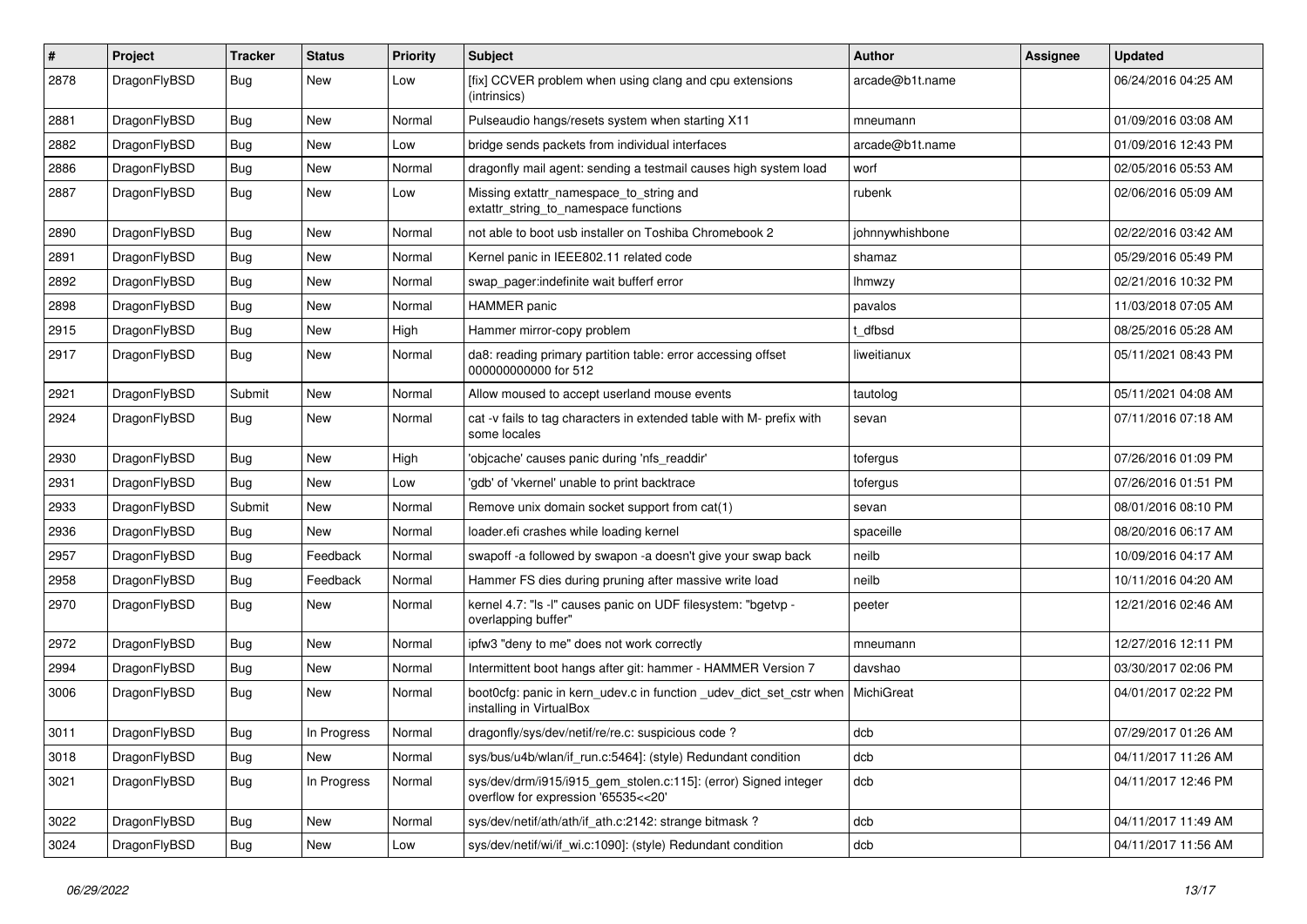| $\vert$ # | Project      | <b>Tracker</b> | <b>Status</b> | <b>Priority</b> | Subject                                                                                                 | <b>Author</b>          | <b>Assignee</b> | <b>Updated</b>      |
|-----------|--------------|----------------|---------------|-----------------|---------------------------------------------------------------------------------------------------------|------------------------|-----------------|---------------------|
| 3025      | DragonFlyBSD | <b>Bug</b>     | New           | Normal          | sys/dev/powermng/powernow/powernow.c:284: bad comparison?                                               | dcb                    |                 | 09/23/2017 07:45 AM |
| 3028      | DragonFlyBSD | Bug            | In Progress   | Normal          | installer: confusion of set/get disk encryption passphrase dialogs                                      | liweitianux            | tuxillo         | 06/03/2022 05:13 PM |
| 3029      | DragonFlyBSD | <b>Bug</b>     | New           | Normal          | Running DflyBSD 4.8 on FreeBSD bhyve as a guest                                                         | iron                   |                 | 05/13/2022 04:33 AM |
| 3031      | DragonFlyBSD | Submit         | In Progress   | Normal          | Update drm/radeon to Linux 4.7.10 as much as possible                                                   | davshao                | ftigeot         | 08/19/2021 12:33 PM |
| 3035      | DragonFlyBSD | <b>Bug</b>     | New           | Normal          | panic: assertion "cpu >= 0 && cpu < ncpus" failed in netisr_cpuport<br>at /usr/src/sys/net/netisr2.h:87 | masu                   |                 | 05/11/2017 01:24 AM |
| 3036      | DragonFlyBSD | Bug            | <b>New</b>    | Normal          | panic in icmp_redirect_start() ASSERT_IN_NETISR(0)                                                      | tautolog               |                 | 05/11/2017 07:27 PM |
| 3041      | DragonFlyBSD | Submit         | <b>New</b>    | Normal          | firmware: Remove embedding of multiple images in one module.                                            | Anonymous              |                 | 12/25/2020 02:15 AM |
| 3047      | DragonFlyBSD | <b>Bug</b>     | New           | Normal          | HAMMER critical write error                                                                             | samuel                 |                 | 06/19/2019 09:50 AM |
| 3049      | DragonFlyBSD | Bug            | New           | Normal          | panic DragonFly v4.8.1-RELEASE by mounting a malformed<br>msdosfs image [12.128]                        | open.source@ribose.com |                 | 08/14/2017 02:53 AM |
| 3051      | DragonFlyBSD | Bug            | <b>New</b>    | Normal          | panic DragonFly v4.8.1-RELEASE by mounting a malformed NTFS<br>image [12.000]                           | open.source@ribose.com |                 | 08/14/2017 03:20 AM |
| 3052      | DragonFlyBSD | <b>Bug</b>     | <b>New</b>    | Normal          | panic DragonFly v4.8.1-RELEASE by mounting a malformed NTFS<br>image [64.000]                           | open.source@ribose.com |                 | 08/14/2017 03:22 AM |
| 3076      | DragonFlyBSD | <b>Bug</b>     | <b>New</b>    | Normal          | sys/dev/netif/ig_hal/e1000_ich8lan.c:1594: sanity checking mixup?                                       | dcb                    |                 | 10/11/2017 01:58 AM |
| 3089      | DragonFlyBSD | <b>Bug</b>     | In Progress   | Normal          | vtnet(4) - disable TCP checksum offload by default                                                      | ilane                  | vadaszi         | 05/11/2021 04:14 AM |
| 3101      | DragonFlyBSD | Bug            | New           | Low             | PFI CGI install not working in dragonflybsd 5.0.1 USB install                                           | bnegre82               |                 | 05/11/2021 04:14 AM |
| 3107      | DragonFlyBSD | <b>Bug</b>     | New           | Low             | ACPI interrupt storm when loading i915 on Lenovo T460                                                   | oyvinht                |                 | 07/15/2020 07:01 AM |
| 3110      | DragonFlyBSD | <b>Bug</b>     | New           | Normal          | crash with ipfw3 under load                                                                             | bnegre82               |                 | 12/09/2017 06:22 AM |
| 3111      | DragonFlyBSD | <b>Bug</b>     | In Progress   | High            | Mouse lags every second heavily under X11                                                               | mneumann               |                 | 12/12/2017 09:46 PM |
| 3113      | DragonFlyBSD | <b>Bug</b>     | In Progress   | Urgent          | Booting vKernel fails due being out of swap space                                                       | tcullen                |                 | 05/11/2021 04:14 AM |
| 3116      | DragonFlyBSD | Bug            | New           | Normal          | da0 detects on very big volume if to _remove_ usb install stick and<br>reboot on Intel NUC5PPYH         | dpostolov              |                 | 01/07/2018 09:40 PM |
| 3117      | DragonFlyBSD | <b>Bug</b>     | New           | Normal          | Problem with colours if "intel" video-driver used                                                       | dpostolov              |                 | 01/07/2018 11:35 PM |
| 3120      | DragonFlyBSD | Bug            | <b>New</b>    | Normal          | Intel AC 8260 firmware does not load                                                                    | Vintodrimmer           |                 | 08/28/2018 03:30 AM |
| 3124      | DragonFlyBSD | <b>Bug</b>     | New           | High            | DragonFlyBSD 5.0.2 with Hammer2 with UEFI install doesn't boot                                          | wiesl                  |                 | 06/18/2019 05:07 AM |
| 3129      | DragonFlyBSD | <b>Bug</b>     | <b>New</b>    | High            | Kernel panic with 5.2.0 on A2SDi-4C-HLN4F                                                               | stateless              |                 | 04/24/2018 12:50 AM |
| 3132      | DragonFlyBSD | <b>Bug</b>     | <b>New</b>    | Low             | unifdef mined                                                                                           | bcallah                |                 | 04/26/2018 08:34 PM |
| 3134      | DragonFlyBSD | Bug            | New           | Normal          | RFC 3021 (/31 networks) appear to be unsupported                                                        | jailbird               |                 | 05/16/2018 11:03 PM |
| 3135      | DragonFlyBSD | Submit         | New           | Normal          | Add EVFILT_RECV and EVFILT_SEND                                                                         | tautolog               |                 | 05/25/2018 09:59 PM |
| 3139      | DragonFlyBSD | <b>Bug</b>     | New           | Normal          | USB Mouse Does Not Work in DragonflyBSD guest on VirtualBox                                             | chiguy1256             |                 | 06/24/2018 10:14 PM |
| 3141      | DragonFlyBSD | Bug            | New           | Normal          | dhclient blocks boot process                                                                            | rowo                   |                 | 12/16/2018 11:01 AM |
| 3142      | DragonFlyBSD | Submit         | New           | Normal          | lib/libdmsg: Unbreak using new API EVP_CIPHER_CTX_new()                                                 | tkusumi                |                 | 07/08/2018 04:18 AM |
| 3143      | DragonFlyBSD | Bug            | New           | Normal          | assertion "0" failed in hammer2 inode xop chain sync                                                    | cbin                   |                 | 07/18/2018 12:50 PM |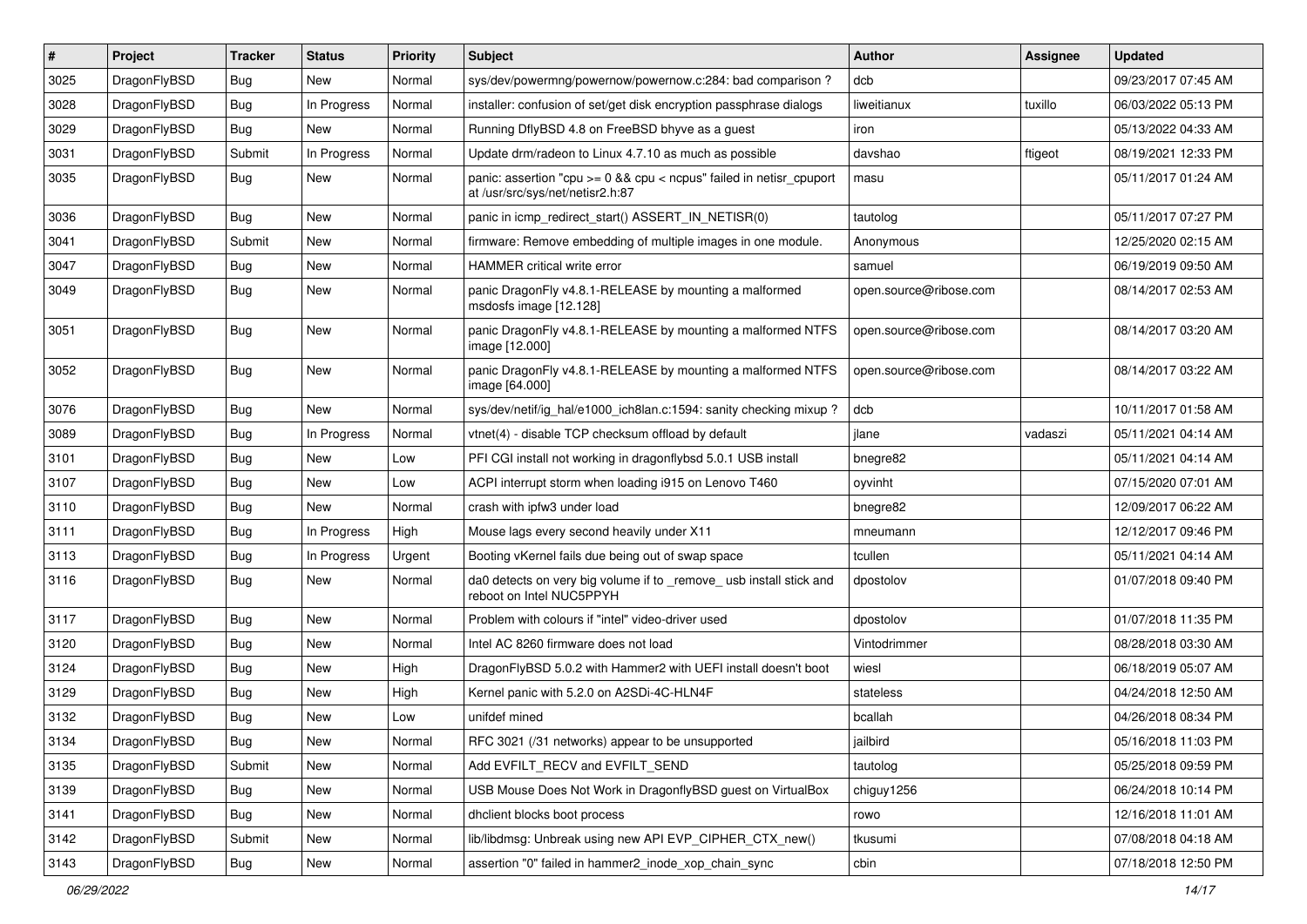| $\sharp$ | Project      | <b>Tracker</b> | <b>Status</b> | <b>Priority</b> | Subject                                                                                                                                                     | <b>Author</b>     | Assignee | <b>Updated</b>      |
|----------|--------------|----------------|---------------|-----------------|-------------------------------------------------------------------------------------------------------------------------------------------------------------|-------------------|----------|---------------------|
| 3145     | DragonFlyBSD | Submit         | In Progress   | Normal          | Update libelf to FreeBSD 12 current and build as base library usable<br>by ports                                                                            | davshao           | tuxillo  | 08/20/2021 03:58 PM |
| 3147     | DragonFlyBSD | Submit         | <b>New</b>    | Normal          | Enable headless installation                                                                                                                                | ddegroot          |          | 10/09/2018 01:25 PM |
| 3152     | DragonFlyBSD | Bug            | Feedback      | Normal          | Console's size in ttyv0 and single user mode is sticking to 80x25,<br>while ttyv1 can make use of the whole screen                                          | overtime          |          | 02/24/2019 01:08 AM |
| 3154     | DragonFlyBSD | Submit         | <b>New</b>    | Normal          | Update serial handling in bootloader                                                                                                                        | ddegroot          | dillon   | 11/06/2018 11:21 PM |
| 3157     | DragonFlyBSD | Bug            | <b>New</b>    | Normal          | TP-Link UE300 not working in 5.2-RELEASE                                                                                                                    | tuxillo           |          | 11/15/2018 02:08 PM |
| 3160     | DragonFlyBSD | Submit         | In Progress   | Normal          | State the implementation difference in pkill/pgrep manual                                                                                                   | sevan             | tuxillo  | 06/03/2022 05:15 PM |
| 3165     | DragonFlyBSD | Bug            | <b>New</b>    | Normal          | Looping at boot time                                                                                                                                        | gop               |          | 12/28/2018 01:04 PM |
| 3170     | DragonFlyBSD | Bug            | <b>New</b>    | Normal          | repeatable nfsd crash                                                                                                                                       | tse               |          | 06/11/2020 05:52 AM |
| 3184     | DragonFlyBSD | <b>Bug</b>     | <b>New</b>    | Normal          | tsleep(9) return value when PCATCH specified                                                                                                                | tkusumi           |          | 04/03/2019 06:49 AM |
| 3189     | DragonFlyBSD | Bug            | New           | Normal          | Allow DragonFly Mail Agent to accept an alternate config via<br>command line switch                                                                         | iang              |          | 08/16/2021 12:42 AM |
| 3194     | DragonFlyBSD | <b>Bug</b>     | <b>New</b>    | High            | Hammer kernel crash on mirror-stream of PFS after upgrade<br>(assertion "cursor->flags &<br>HAMMER CURSOR ITERATE CHECK" failed in<br>hammer btree iterate) | Anonymous         |          | 06/29/2019 01:32 PM |
| 3196     | DragonFlyBSD | Bug            | <b>New</b>    | Normal          | test issue after redmine upgrade (2)                                                                                                                        | tuxillo           |          | 07/05/2019 04:33 AM |
| 3197     | DragonFlyBSD | <b>Bug</b>     | <b>New</b>    | Normal          | DragonFly upgrades                                                                                                                                          | tse               |          | 04/18/2020 04:18 PM |
| 3199     | DragonFlyBSD | Bug            | <b>New</b>    | Normal          | PFS label not found panic                                                                                                                                   | tse               |          | 08/21/2019 03:51 AM |
| 3201     | DragonFlyBSD | Submit         | <b>New</b>    | Normal          | Fixes make search display                                                                                                                                   | htse              |          | 08/20/2021 04:02 PM |
| 3205     | DragonFlyBSD | <b>Bug</b>     | Feedback      | High            | Go compiler net test failing                                                                                                                                | t dfbsd           | tuxillo  | 05/10/2021 02:45 AM |
| 3206     | DragonFlyBSD | Submit         | New           | Normal          | update psm/kbd to FreeBSD 12.0 code                                                                                                                         | htse              |          | 10/05/2019 03:49 PM |
| 3208     | DragonFlyBSD | Bug            | <b>New</b>    | Normal          | Crash related to nfsd                                                                                                                                       | tse               |          | 06/11/2020 05:52 AM |
| 3209     | DragonFlyBSD | <b>Bug</b>     | <b>New</b>    | Normal          | svc has some minor bugs                                                                                                                                     | arcade@b1t.name   |          | 10/24/2019 09:08 AM |
| 3215     | DragonFlyBSD | <b>Bug</b>     | <b>New</b>    | Normal          | Hang in tcdrain(3) after write(3)                                                                                                                           | noloader          |          | 11/25/2019 03:08 PM |
| 3217     | DragonFlyBSD | <b>Bug</b>     | <b>New</b>    | Normal          | rescue tools: make install fails if rescue folder doesn't exist                                                                                             | t dfbsd           |          | 11/27/2019 08:16 PM |
| 3218     | DragonFlyBSD | <b>Bug</b>     | New           | Normal          | Kernel panics are not sent to comconsole when booted over EFI                                                                                               | mqudsi            |          | 12/02/2019 08:52 PM |
| 3219     | DragonFlyBSD | <b>Bug</b>     | <b>New</b>    | Normal          | x11/xorg port can not be build                                                                                                                              | <b>UlasSAYGIN</b> |          | 03/31/2020 08:57 AM |
| 3222     | DragonFlyBSD | <b>Bug</b>     | New           | Normal          | gcc - undefined reference to ' atomic load' (missing libatomic?)                                                                                            | mneumann          |          | 02/08/2020 02:45 AM |
| 3224     | DragonFlyBSD | Bug            | New           | Normal          | Kernel panic when trying to ping6                                                                                                                           | zhtw              |          | 03/08/2020 08:55 AM |
| 3225     | DragonFlyBSD | Bug            | New           | Normal          | nfsd freeze when using gemu                                                                                                                                 | tse               |          | 03/17/2020 11:52 AM |
| 3226     | DragonFlyBSD | <b>Bug</b>     | New           | Normal          | Xorg freezes in vm: thread stuck in "objtrm1"                                                                                                               | peeter            |          | 04/08/2020 02:10 AM |
| 3227     | DragonFlyBSD | Submit         | New           | Normal          | Add HAMMER2 instructions in the installation medium README                                                                                                  | daftaupe          |          | 03/26/2020 03:34 PM |
| 3228     | DragonFlyBSD | Bug            | New           | Low             | pfi kif unref: state refcount $\leq$ 0 in dmesg                                                                                                             | justin            |          | 03/05/2021 06:39 AM |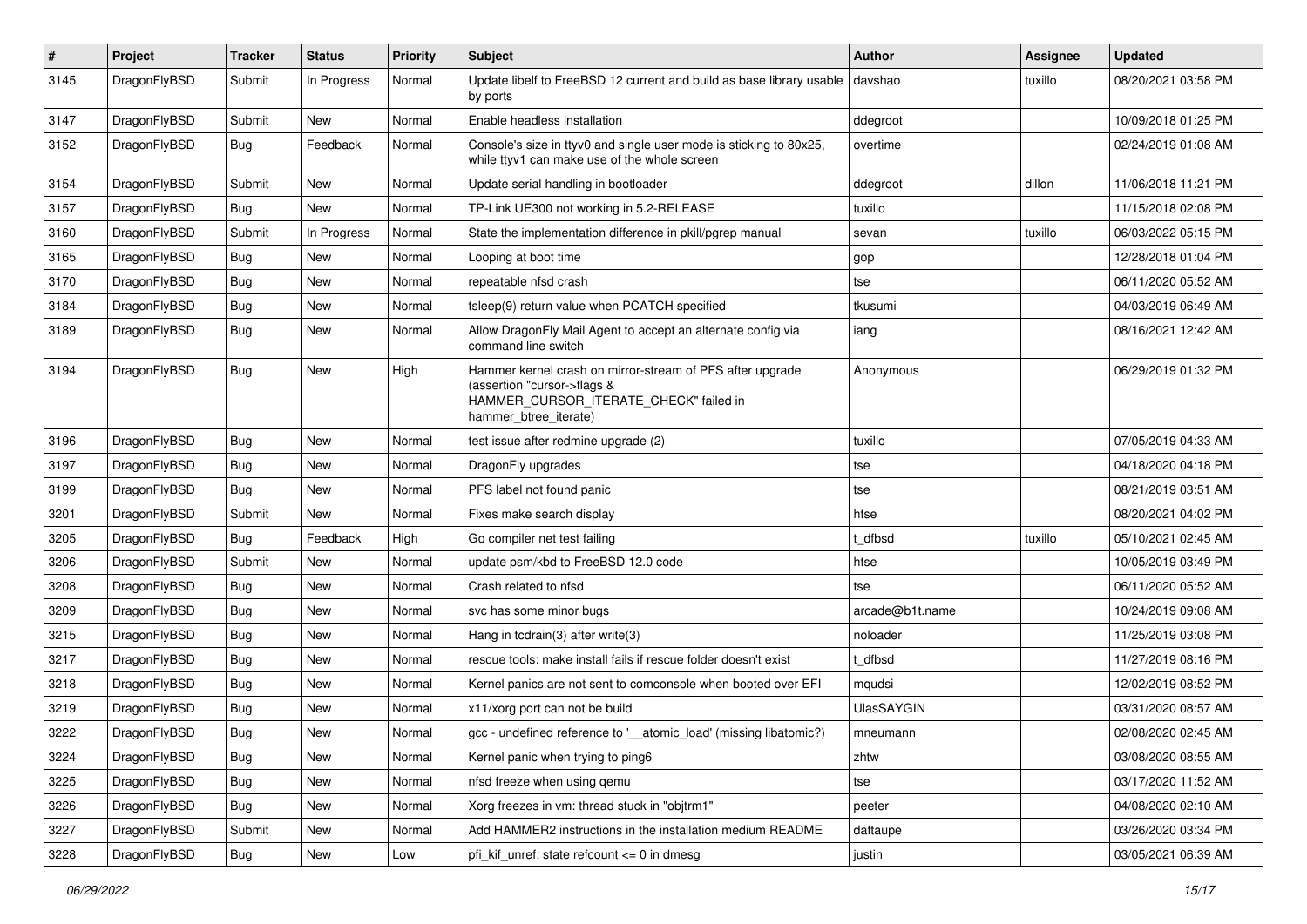| $\vert$ # | Project      | <b>Tracker</b> | <b>Status</b> | <b>Priority</b> | Subject                                                                                                   | Author            | <b>Assignee</b> | <b>Updated</b>      |
|-----------|--------------|----------------|---------------|-----------------|-----------------------------------------------------------------------------------------------------------|-------------------|-----------------|---------------------|
| 3231      | DragonFlyBSD | <b>Bug</b>     | <b>New</b>    | Normal          | wifi drops on 5.8                                                                                         | tse               |                 | 04/06/2020 05:08 AM |
| 3235      | DragonFlyBSD | <b>Bug</b>     | <b>New</b>    | Normal          | Kernel panic in devfs_vnops.c                                                                             | mneumann          |                 | 04/28/2020 07:00 AM |
| 3238      | DragonFlyBSD | <b>Bug</b>     | New           | Normal          | race conditions when printing from vkernel console                                                        | piecuch           |                 | 05/19/2020 02:50 PM |
| 3239      | DragonFlyBSD | Bug            | <b>New</b>    | Normal          | unable to SIGKILL glitched emacs                                                                          | piecuch           |                 | 05/26/2020 03:30 AM |
| 3240      | DragonFlyBSD | Bug            | New           | High            | compile error because of openssl with /usr/dports/security/rhash for<br>mysql 8 install                   | <b>UlasSAYGIN</b> |                 | 06/04/2020 08:05 AM |
| 3243      | DragonFlyBSD | Bug            | <b>New</b>    | Normal          | SMART status not reported properly for SSD disks                                                          | daftaupe          |                 | 09/09/2020 11:03 PM |
| 3245      | DragonFlyBSD | <b>Bug</b>     | New           | Normal          | panic: free: guard1x fail, i915 load from loader.conf                                                     | polachok          |                 | 08/21/2020 10:36 AM |
| 3246      | DragonFlyBSD | Bug            | <b>New</b>    | Normal          | HAMMER2 unable to handle ENOSPC properly                                                                  | tkusumi           |                 | 09/04/2020 11:11 AM |
| 3247      | DragonFlyBSD | <b>Bug</b>     | <b>New</b>    | Normal          | Kernel panic doing nothing much                                                                           | phma              |                 | 09/12/2020 11:40 PM |
| 3249      | DragonFlyBSD | <b>Bug</b>     | <b>New</b>    | Normal          | HAMMER2 fsync(2) not working properly                                                                     | tkusumi           |                 | 09/21/2020 07:07 AM |
| 3252      | DragonFlyBSD | Bug            | <b>New</b>    | Normal          | tcsetattr/tcgetattr set errno incorrectly on non-TTY                                                      | tonyc             |                 | 10/26/2020 09:34 PM |
| 3266      | DragonFlyBSD | Bug            | New           | High            | Filesystems broken due to "KKASSERT(count &<br>TOK_COUNTMASK);"                                           | tkusumi           |                 | 03/15/2021 01:21 PM |
| 3269      | DragonFlyBSD | Bug            | In Progress   | Normal          | Is double-buffer'd buf still required by HAMMER2?                                                         | tkusumi           |                 | 05/12/2021 04:09 PM |
| 3276      | DragonFlyBSD | Submit         | New           | Normal          | Add option controlling whether gpt expand expands the last partition<br>(needs testing)                   | falsifian         |                 | 07/10/2021 03:35 AM |
| 3278      | DragonFlyBSD | <b>Bug</b>     | <b>New</b>    | Normal          | Second screen image is distorted                                                                          | arcade@b1t.name   |                 | 07/10/2021 03:36 AM |
| 3280      | DragonFlyBSD | <b>Bug</b>     | <b>New</b>    | Normal          | KMS console and i915(4) not working in 6.0                                                                | cmusser           |                 | 07/10/2021 03:35 AM |
| 3281      | DragonFlyBSD | Bug            | <b>New</b>    | Normal          | Crash after leaving unattended for a while                                                                | bhaible           |                 | 07/10/2021 03:32 AM |
| 3282      | DragonFlyBSD | <b>Bug</b>     | New           | Normal          | unexpected errno value from fopen()                                                                       | bhaible           |                 | 07/10/2021 03:34 AM |
| 3283      | DragonFlyBSD | <b>Bug</b>     | <b>New</b>    | Normal          | mknodat() cannot create FIFOs                                                                             | bhaible           |                 | 07/10/2021 03:34 AM |
| 3284      | DragonFlyBSD | <b>Bug</b>     | New           | Normal          | Wrong towlower() result for U+038A                                                                        | bhaible           |                 | 07/10/2021 03:34 AM |
| 3295      | DragonFlyBSD | <b>Bug</b>     | In Progress   | Normal          | Adapt devel/libvirt for nvmm                                                                              | tuxillo           | tuxillo         | 11/03/2021 04:56 PM |
| 3298      | DragonFlyBSD | Bug            | New           | Normal          | Running "w" and having logged in via XDM through VNC, "w" prints<br>an extra error message                | piecuch           |                 | 10/25/2021 09:16 AM |
| 3299      | DragonFlyBSD | <b>Bug</b>     | In Progress   | Normal          | DragonFlyBSD reports utterly wrong uptime (most of the time, right<br>after booting in)                   | adrian            |                 | 11/11/2021 01:43 PM |
| 3300      | DragonFlyBSD | Bug            | New           | Normal          | Running Xvnc from TigerVNC package through the INETD daemon<br>in TCP WAIT mode fails hard                | adrian            |                 | 01/08/2022 04:25 AM |
| 3301      | DragonFlyBSD | Bug            | New           | Normal          | Gkrellm from the packages is not showing logged in users in main<br>window, logged in users always $== 0$ | adrian            |                 | 01/08/2022 04:24 AM |
| 3302      | DragonFlyBSD | <b>Bug</b>     | New           | Normal          | Will not boot on System76 Lemur Pro (lemp10)                                                              | piecuch           |                 | 11/03/2021 10:21 AM |
| 3310      | DragonFlyBSD | Bug            | In Progress   | Normal          | NVMM+QEMU fail to boot with UEFI: Mem Assist Failed<br>[gpa=0xfffffff0]                                   | liweitianux       |                 | 01/11/2022 03:22 PM |
| 3311      | DragonFlyBSD | <b>Bug</b>     | New           | Low             | TrueCrypt support may cause kernel crash                                                                  | arcade@b1t.name   |                 | 04/29/2022 06:19 AM |